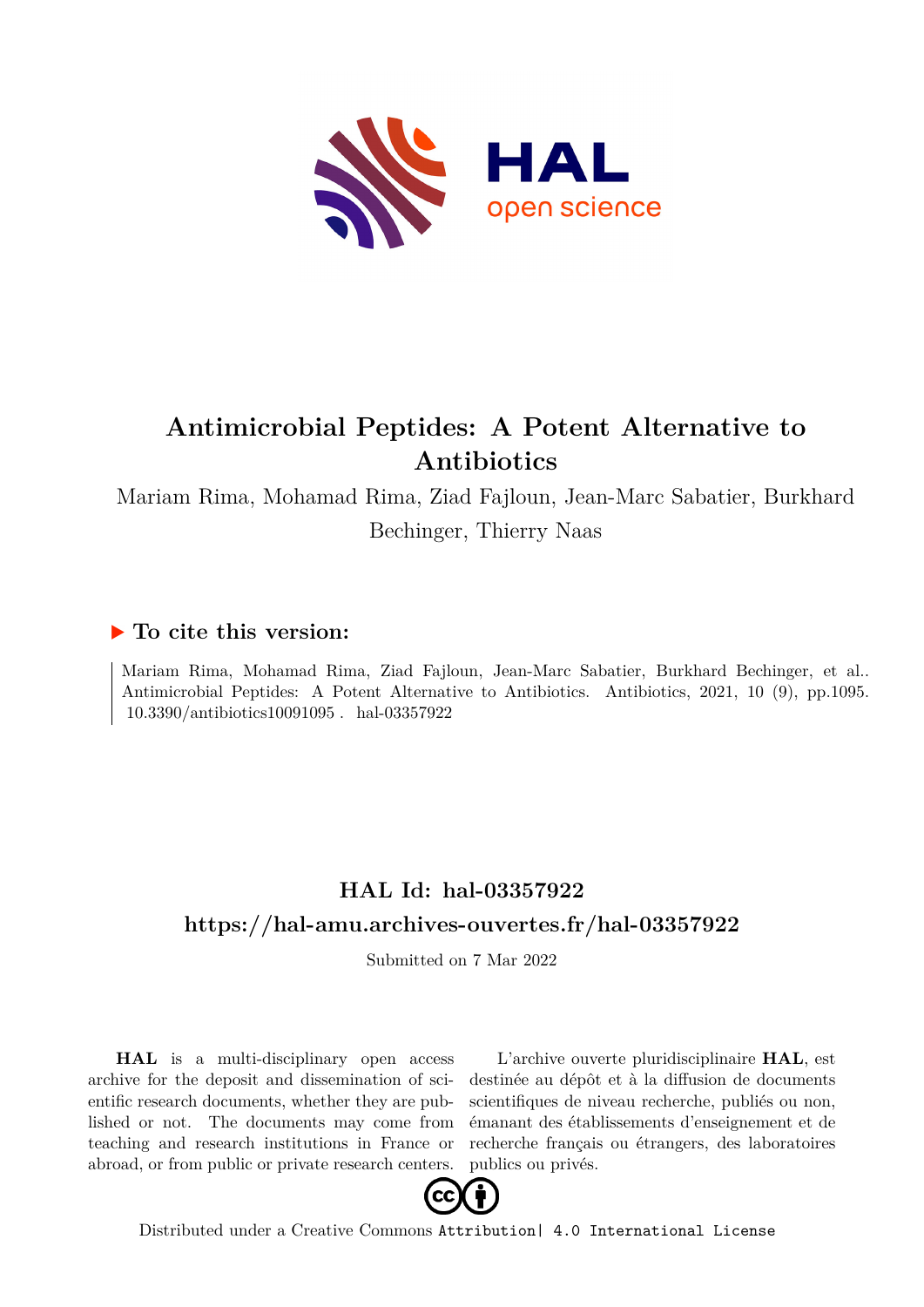



## *Review* **Antimicrobial Peptides: A Potent Alternative to Antibiotics**

**Mariam Rima <sup>1</sup> , Mohamad Rima <sup>2</sup> [,](https://orcid.org/0000-0002-0335-9882) Ziad Fajloun 2,3 [,](https://orcid.org/0000-0002-6502-3110) Jean-Marc Sabatier 4,\* [,](https://orcid.org/0000-0002-9040-5647) Burkhard Bechinger 5,[6](https://orcid.org/0000-0001-5719-6073) and Thierry Naas 1,7,8,[\\*](https://orcid.org/0000-0001-9937-9572)**

- <sup>1</sup> Team ReSIST, INSERM U1184, School of Medicine Université Paris-Saclay, 94270 Le Kremlin-Bicetre, France; mariamrima6@gmail.com
- <sup>2</sup> Laboratory of Applied Biotechnology, Azm Center for Research in Biotechnology and Its Applications, EDST, Lebanese University, Tripoli 1300, Lebanon; mohamad.rima@hotmail.com (M.R.); ziad.fajloun@ul.edu.lb (Z.F.)
- <sup>3</sup> Department of Biology, Faculty of Sciences III, Lebanese University, Tripoli 1300, Lebanon
- 4 Institut de Neuro Physiopathologie, UMR7051, Aix-Marseille Université, Faculté de Pharmacie, 27 Boulevard Jean Moulin, 13005 Marseille, France
- 5 Institut de Chimie de Strasbourg, CNRS, UMR7177, University of Strasbourg, 67008 Strasbourg, France; bechinge@unistra.fr
- 6 Institut Universitaire de France (IUF), 75005 Paris, France
- <sup>7</sup> Bacteriology-Hygiene Unit, Assistance Publique/Hôpitaux de Paris, Bicêtre Hospital, 94270 Le Kremlin-Bicetre, France
- 8 French National Reference Centre for Antibiotic Resistance: Carbapenemase-Producing Enterobacterales, 94270 Le Kremlin-Bicetre, France
- **\*** Correspondence: sabatier.jm1@libertysurf.fr (J.-M.S.); thierry.naas@aphp.fr (T.N.); Tel.: +33-1-45-21-29-86 (T.N.)

**Abstract:** Antimicrobial peptides constitute one of the most promising alternatives to antibiotics since they could be used to treat bacterial infections, especially those caused by multidrug-resistant pathogens. Many antimicrobial peptides, with various activity spectra and mechanisms of actions, have been described. This review focuses on their use against ESKAPE bacteria, especially in biofilm treatments, their synergistic activity, and their application as prophylactic agents. Limitations and challenges restricting therapeutic applications are highlighted, and solutions for each challenge are evaluated to analyze whether antimicrobial peptides could replace antibiotics in the near future.

**Keywords:** antimicrobial peptides; antibiotic resistance; multidrug resistance; ESKAPE

#### **1. Introduction**

There was collective enthusiasm about the advent of antibiotic therapy, and this optimism prevailed in the light of the constant discoveries of new classes of antibiotics, despite the very early description of therapeutic failures and resistance to treatments with these drugs [1]. At the present, in 2021, multidrug-resistant (MDR) and even pandrug-resistant (PDR) bacteria have spread widely around the world and are currently responsible for increasing morbidity and mortality rates, as well as the significant cost to society [2]. The low frequency of discoveries of new classes of antibiotics, and the rapid emergence of resistance to novel antibiotics, show the need for novel therapeutic alternatives to antibiotics, such as lysine-based small molecules, vaccines, anti-virulence strategies, phage therapy and antimicrobial peptides.

Antimicrobial resistance (AMR) is an emerging global health problem that results, in some cases, in difficulties to treat bacterial infections. It was listed by the World Health Organization (WHO) among the top ten global public health threats facing humanity, as it is predicted to cause about 10 million deaths each year by 2050 [3]. Therefore, efforts to slow down the propagation of AMR have been implemented worldwide. As such, a Global Action Plan on Antimicrobial Resistance (GAP) was created in 2015, aiming to implement national action plans to limit the progress of AMR. In addition, the WHO reports call



**Citation:** Rima, M.; Rima, M.; Fajloun, Z.; Sabatier, J.-M.; Bechinger, B.; Naas, T. Antimicrobial Peptides: A Potent Alternative to Antibiotics. *Antibiotics* **2021**, *10*, 1095. [https://](https://doi.org/10.3390/antibiotics10091095) [doi.org/10.3390/antibiotics10091095](https://doi.org/10.3390/antibiotics10091095)

Academic Editor: Giovanna Batoni

Received: 18 August 2021 Accepted: 6 September 2021 Published: 10 September 2021

**Publisher's Note:** MDPI stays neutral with regard to jurisdictional claims in published maps and institutional affiliations.



**Copyright:** © 2021 by the authors. Licensee MDPI, Basel, Switzerland. This article is an open access article distributed under the terms and conditions of the Creative Commons Attribution (CC BY) license (https:/[/](https://creativecommons.org/licenses/by/4.0/) [creativecommons.org/licenses/by/](https://creativecommons.org/licenses/by/4.0/)  $4.0/$ ).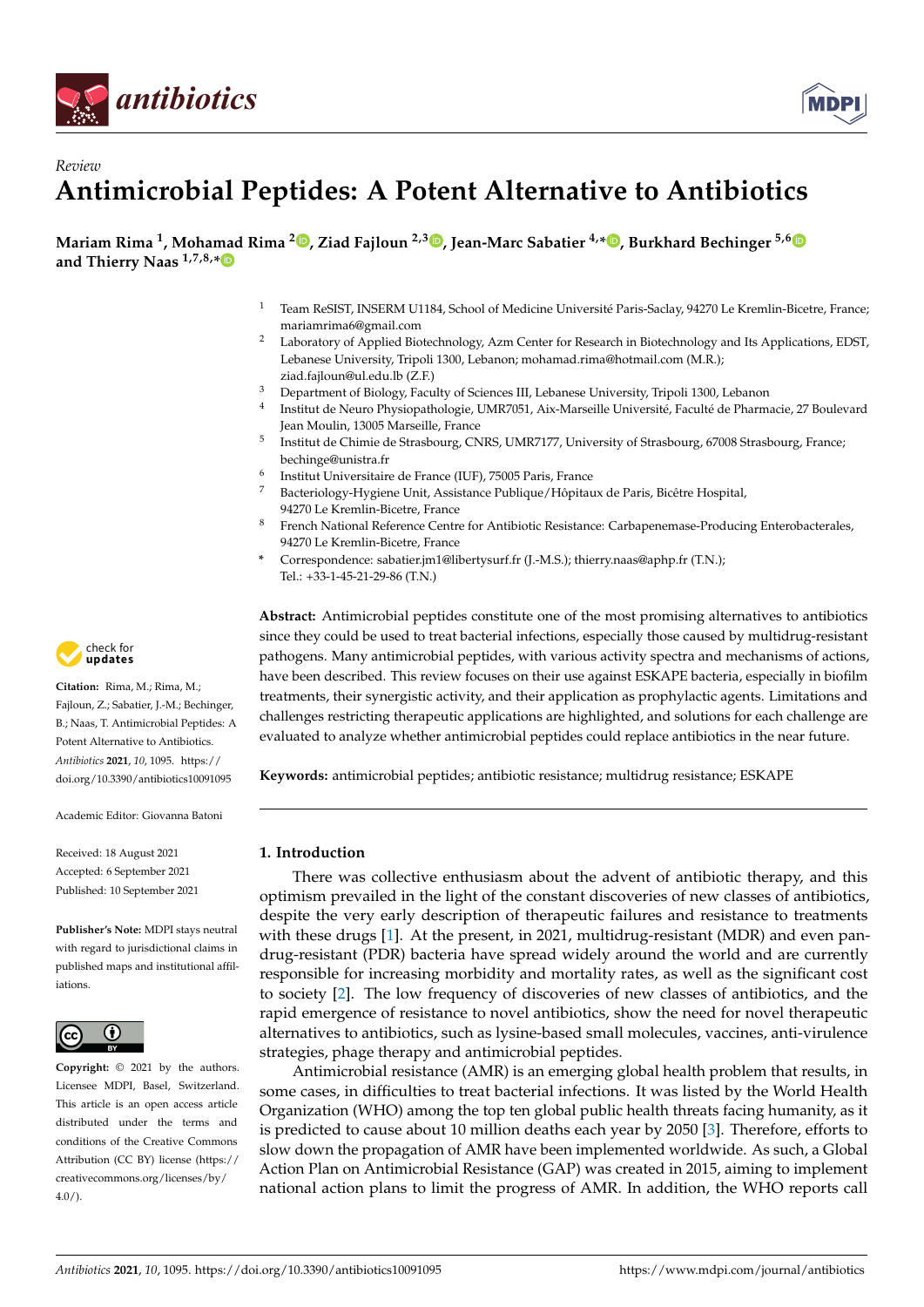for urgent action to avert an antimicrobial resistance crisis and insists on the importance of discovering and developing new antibiotics. Thus, new compounds that are active against pathogens, especially those which cause nosocomial infections and tend to adopt multidrug resistance, are needed. To curb this problem, several alternative therapies have been proposed, among which antimicrobial peptides (AMPs) were suggested to be very promising more than 20 years ago, as they have existed in nature for millions of years with almost no or limited resistance development [4]. This makes them very attractive compared to antibiotics that develop resistance relatively fast. This absence/slow development of resistance against microbes may be attributed to the presence of various modes of action of AMPs against the bacteria in comparison to the fixed targets used by the antibiotics [5]. In addition, AMPs are considered less toxic, as they are broken down into amino acids unlike other therapeutics, which might generate potentially harmful metabolites. This review is to highlight where these molecules stand now in the overall scheme to curb MDR bacterial infections. Their potential to counteract AMR, to replace traditional antibiotics, to evaluate their benefits and to describe the challenges faced by R&D will be discussed in this review.

AMPs are small polypeptide molecules, typically made up of around 12 to 50 amino acids, found in all classes of living organisms [6]. These molecules are produced as secondary metabolites, are part of the innate immunity and are, in mammals, usually ribosomally produced by epithelial cells, but also by phagocytes (cells of the immune system). These peptides can be found in tissues or mucous membranes; in fact, the latter harbor a multitude of pathogenic or commensal microorganisms. Among these peptides, some have a broad spectrum of antimicrobial activity, capable of inhibiting or killing different types of microorganisms (MO) (Gram-positive or -negative bacteria and/or fungi) but also protozoans, and viruses [7,8]. According to The Antimicrobial Peptide Database, more than 3257 antimicrobial peptides have been described to date [9]. They originate from six kingdoms, where 365 come from bacteria, 5 from archaea, 8 from protists, 22 from fungi, 360 from plants, and 2414 from animals, in addition to some synthetic peptides. Recently, another webserver with several subsections that screen among 40,000 entries has been made available. It summarizes all available data for desired peptide properties, thus allowing further structural and functional studies [10].

#### **2. Classification and Mode of Action of Antimicrobial Peptides**

#### *2.1. Classification*

AMPs are usually classified according to several criteria: First, based on their biological source. In this classification, we distinguish AMPs from human and mammalian sources, such as cathelicidin and defensin, which make up the most important families of AMPs [11]; AMPs from amphibians [12], fish [13], insects [14], and plants [15] are also classified in this category. Classification could be based on the AMP's biological functions; for example, antibacterial, antiviral, antifungal, antiparasitic peptides were described. Third, based on their biochemical properties (amino acid sequence, composition, length, hydrophobicity, charge), where conformation and structure serve as criteria for classification as well [7].

#### *2.2. Mode of Action*

Some factors can modulate the activity and specificity of AMPs, such as size, charge, hydrophobicity, secondary structure, or amphiphilic character. The conformation of AMPs may also play a role in antimicrobial activity. Indeed, it has been shown that peptides possessing amphipathic structures interact better with the membrane of pathogens. AMPs can have a membrane permeabilization action and/or act on certain intracellular functions (Figure 1) [16].

#### 2.2.1. Membrane Permeabilization

The bacterial membrane is the most important target of AMPs as they act by disrupting the integrity of the pathogen's membrane [17]. Several models have been described in the literature, all of which result in osmotic lysis. Membrane disruption may happen through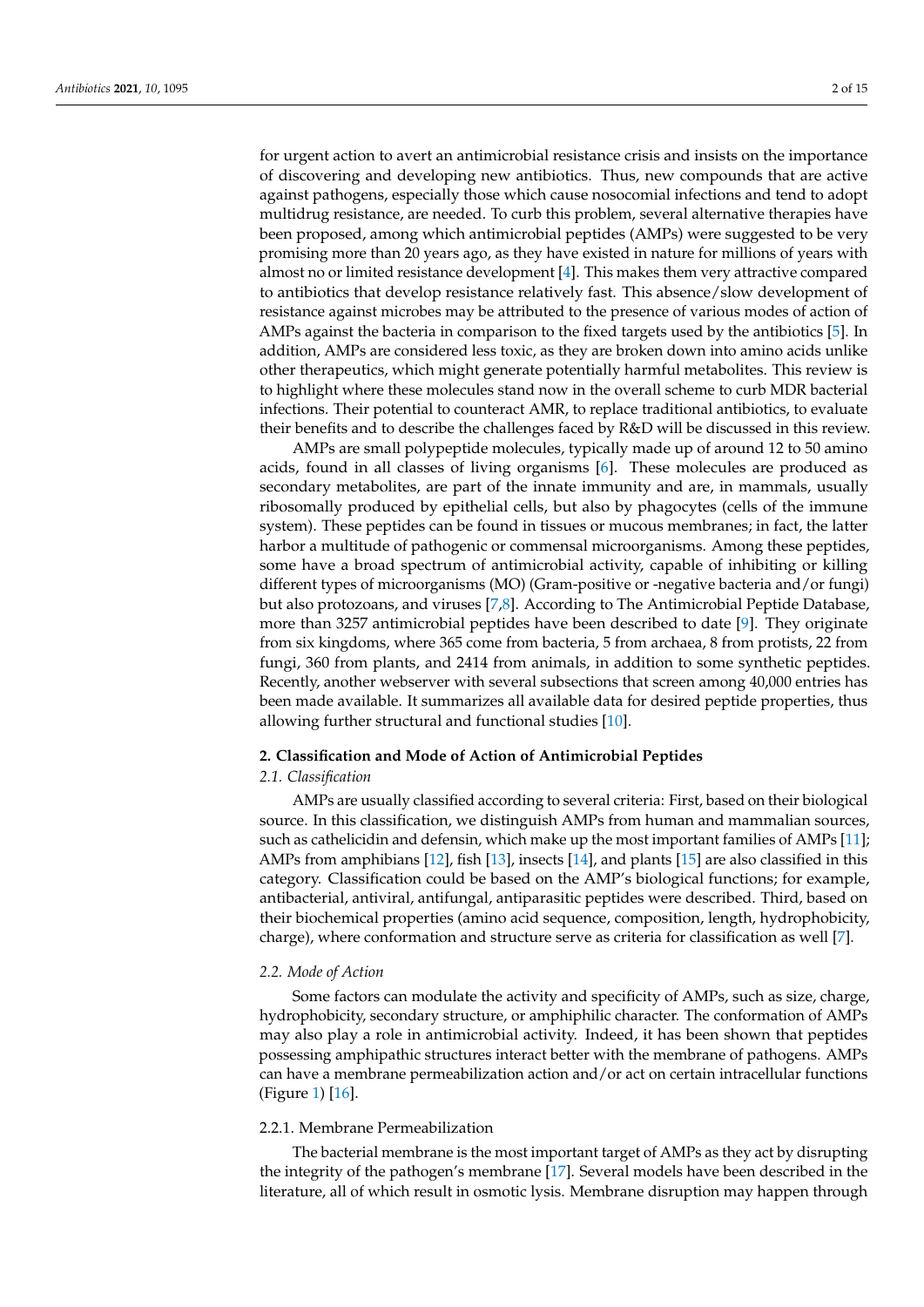different models, as recently reviewed in Huan et al. [7]. (i) The "barrel-stave" model indicates that peptides insert into the membrane and direct their hydrophobic regions toward the lipid core of the bilayer, forming a transmembrane pore. Experimental evidence for this model has been obtained from structural and biophysical investigations of very hydrophobic sequences, some being devoid of any charge [18]. (ii) The "carpet" model suggests that AMPs accumulate parallel to the membrane surface, forming a "carpet" [19]. Once a threshold concentration of peptides has been reached, they exert a "detergent" effect, leading to the rupture of the cell membrane. Extensive experimental evidence for this mechanism has been obtained for many cationic amphipathic peptides such as magainins [20]. (iii) The "toroidal pore" model implies that AMPs insert themselves perpendicularly into the membrane through interactions between the lipid bilayer and the hydrophilic region of the peptides. In doing so, the membrane distorts and thus forms a "toroidal pore" [21]. (iv) The "aggregate" model assumes the formation of aggregates of peptides and lipids, allowing the translocation of AMPs across membranes. When considering these models, it should be kept in mind that on the one hand, lipid bilayers are soft and can adapt their shapes and thicknesses to the membrane-inserted peptides. On the other hand, the peptides cover a highly dynamic and flexible conformational space and upon interaction with the membrane also respond. Thereby, many different supramolecular arrangements can be formed depending on the lipid composition, peptide concentration, salt, and buffer. These considerations have been incorporated into the SMART model, which takes into consideration that peptides and lipids adjust their conformation and shape when interacting with each other thereby covering a full range of possibilities of interactions between AMPs and membranes [22].



**Figure 1.** Mechanisms of action of antimicrobial peptides **Figure 1.** Mechanisms of action of antimicrobial peptides.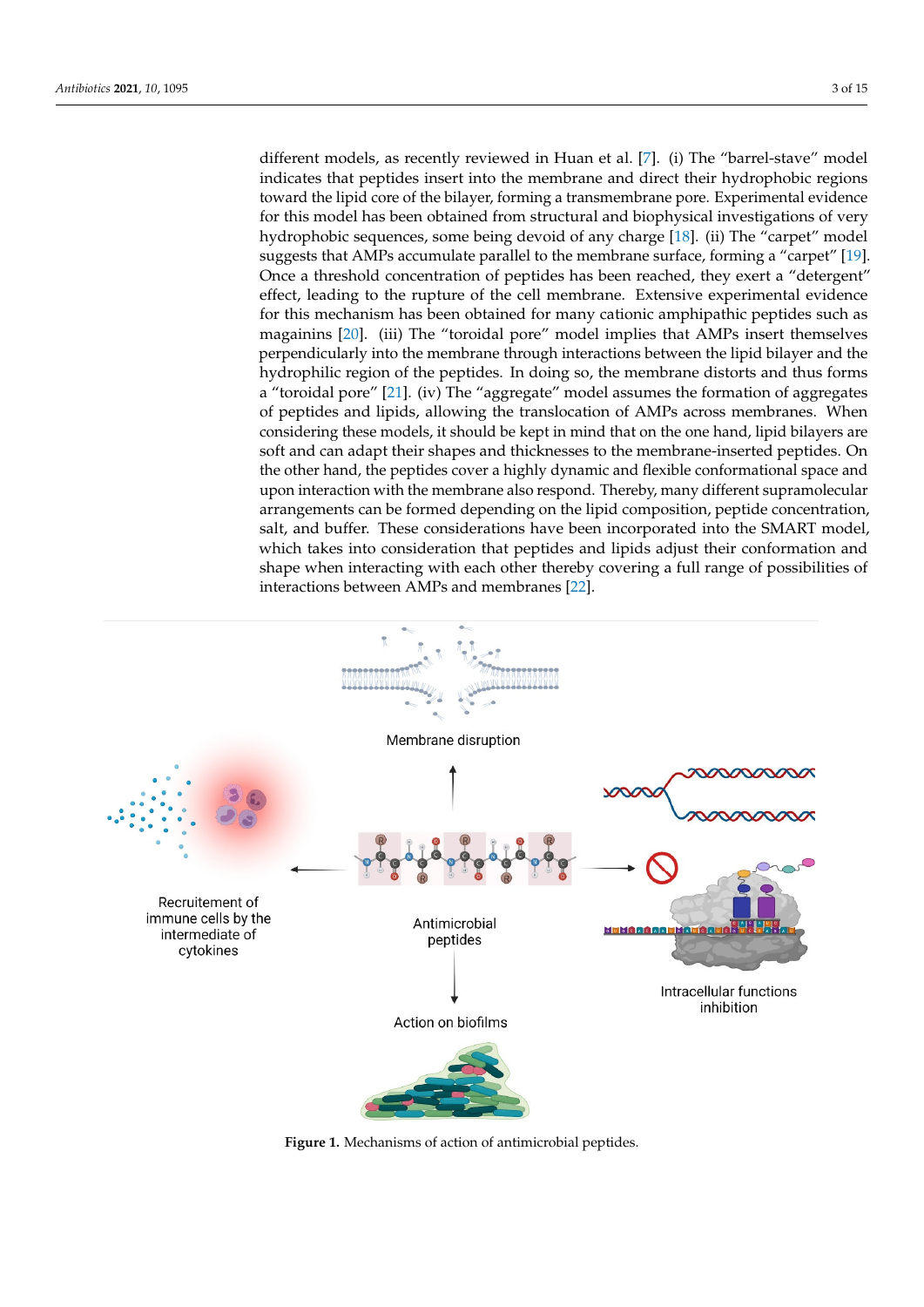#### 2.2.2. Inhibition of Intracellular Functions

Some peptides cross the cytoplasmic membrane and target cellular processes essential for the survival of the pathogen, including inhibition of DNA replication, protein synthesis, interference with nucleic acid biosynthesis, metabolism, cell division, cell wall, and LPS binding proteins [23].

Indeed, some cationic AMPs have been shown to complex and flocculate nucleic acids or other anionic macromolecules due to their affinity for negatively charged phosphodiester bonds [24,25]. For example, Frenatin 2.3S internalizes within bacterial cells after destabilizing their membranes and can bind nucleic acids [26]. Others are able, even at low concentrations, to affect protein synthesis. The examples are countless; for instance, tryptophan-containing AMPs were proven to be efficient at killing *Pseudomonas aeruginosa* by down-regulating the expression of DNA replication-initiating genes [27]. In addition, Tur1A, an AMP found in dolphins, binds to ribosomes, and blocks the translation of mRNA into proteins [28]. Thanatin, an insect-derived AMP targets the bacterial LPS and induces the LPS-mediated aggregation [29]. Tridecaptin blocks ATP synthesis in bacteria and is active on MDR and colistin-resistant Enterobacterales [30].

#### 2.2.3. Immunomodulatory Activity

Well characterized for their antimicrobial activities, AMPs are also known for their immunoregulatory functions. They can thus participate in the recruitment and activation of immune cells.

It has been described in the literature that certain AMPs, such as defensins, can enhance the production of inflammatory cytokines, such as interleukin-1 [31]. To mention another example, cathelicidin BF has been shown to exhibit immunomodulatory activity that, in mice, is able to ameliorate pneumonia caused by *Pseudomonas aeruginosa* [32].

#### 2.2.4. Action on Biofilms

When in the form of biofilms, pathogens escape more easily the action of conventional antimicrobials. Indeed, microorganisms in biofilms are capable of tolerating, in particular, *via* transcriptional regulatory mechanisms, high concentrations of antimicrobials even though they are totally sensitive in planktonic conditions [33].

The mode of action of AMPs on biofilms is not yet fully understood; however, it is recognized that they can prevent different stages of biofilm formation. It has been shown that some AMPs can inhibit the adhesion of bacteria to surfaces by reducing certain types of motilities such as "swarming" or "swimming". They are also able to stimulate "twitching", another type of motility known to promote the disassembly of biofilms. AMPs can also down-regulate certain genes involved in quorum sensing, the latter being known to play a role in biofilm formation and/or in the organization and communication of bacteria within the biofilm [34]. Thus, it has been demonstrated that LL-37 cathelicidin targets quorum sensing mechanisms that control *P. aeruginosa* biofilm formation [35].

#### **3. AMPs as Potential Alternatives to Antibiotics**

Several advantages were observed for AMPs over classical antibiotics: (i) usual resistance mechanisms observed toward conventional antibiotics are bypassed by AMPs [36,37]; (ii) they are easier to synthesize since they consist usually of short amino acid sequences [38]; (iii) they show rapid killing [39]; (iv) they act on bacteria irrespective of their resistance phenotype, since they are not affected by the known resistance mechanisms [40–42], and (v) they do not affect microbiota, which are often disrupted by conventional antibiotics [43]. These advantages made it possible to have several AMPs that are now in medical use, such as nisin, gramicidin, polymyxins, daptomycin, and melittin (reviewed by Dijksteel et al. [44]).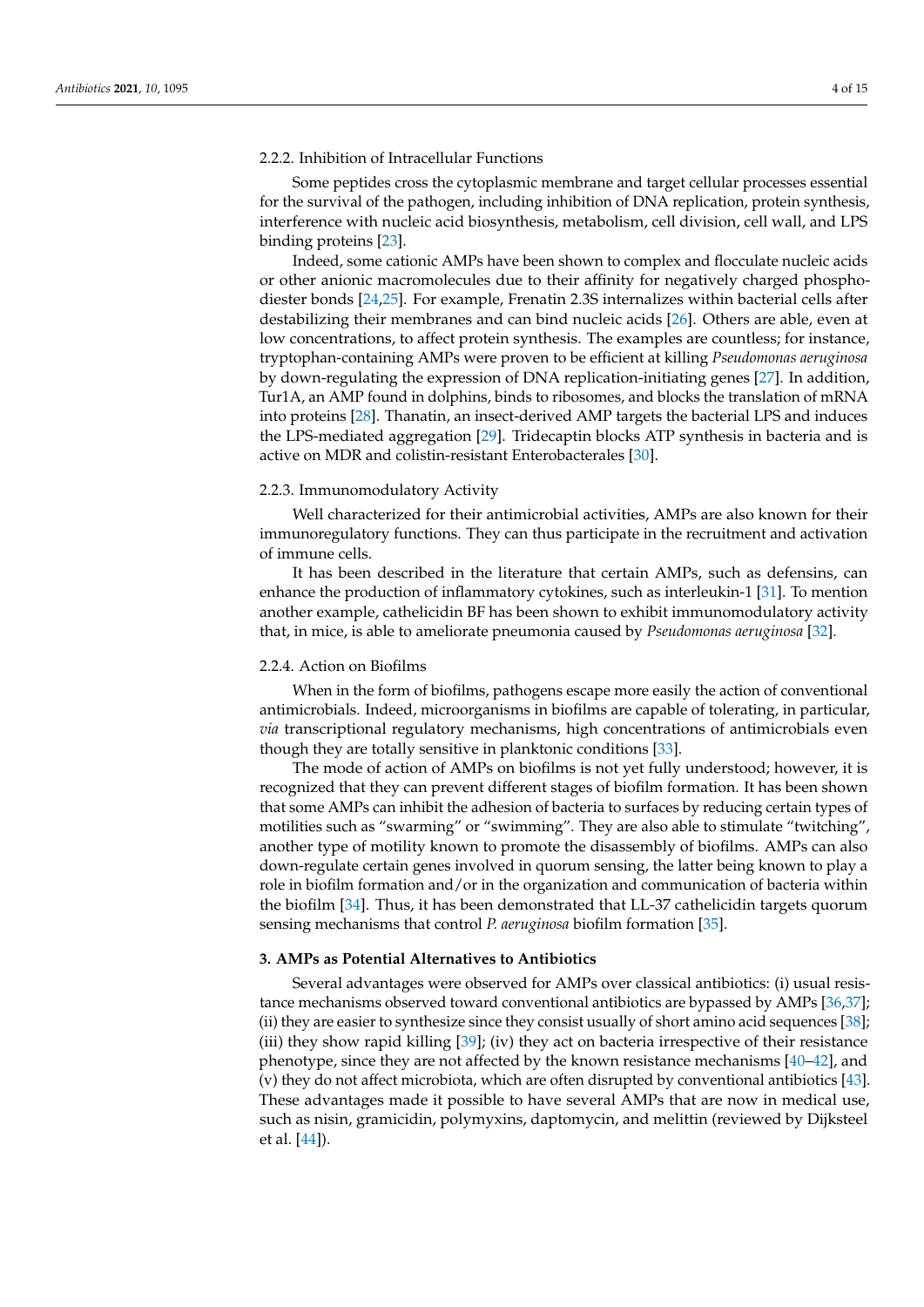#### *3.1. Activity against MDR Bacteria and ESKAPE*

Hundreds of AMPs have shown antibacterial activity against resistant bacteria in vivo [45]. Among the most recent examples, a novel piscidin-like peptide called cerocin from black sea bass fish was described to exert broad-spectrum antimicrobial activity against several bacteria, especially Gram-positive pathogens [46]. Similarly, jelleine-I, a small AMP formed by eight amino acids, acts against both Gram-negative and Gram-positive bacteria, mainly by disrupting the integrity of the cell membrane [47]. Furthermore, another novel defensinlike peptide was described recently for its antimicrobial activity against Gram-positive bacteria, including *Staphylococcus aureus*, *Staphylococcus carnosus*, *Nocardia asteroides*, and one tested Gram-negative bacterium *Psychrobacter faecalis* [48]. Interestingly, AMPs can act against bacteria of the ESKAPE complex, which is made up of six pathogens responsible for most of the nosocomial life-threatening infections: *Enterococcus faecium*, *S. aureus*, *Klebsiella pneumoniae*, *Acinetobacter baumannii*, *P. aeruginosa*, and *Enterobacter* spp. [49]. ESKAPE pathogens are usually MDR, which limits therapeutic options and puts patients' lives at risk. Many AMPs showed promising activity against ESKAPE pathogens. For example, bip-P-113, dip-P-113 and nal-P-133 are three derivatives of the AMP p-133, that work well against *E. faecium*, showing a low MIC of 4 µg/mL as compared to 64 µg/mL for vancomycin [50].

The resistance of *S. aureus* to methicillin remains a huge drawback associated with high mortality rates [51]. Many AMPs are able to eradicate methicillin-resistant *S. aureus* (MRSA) [52]; for example, poly(2-oxazoline)s, an easy-to-synthesize polymer mimetic of AMPs that displays high and selective antimicrobial activity against MRSA, is considered as a promising antimicrobial candidate due to its low MIC values (12.5 µg/mL) [53]. ∆M3 is a novel synthetic peptide consisting of a short amino acid sequence that has low toxicity coupled to a great biological activity, especially against *S. aureus* strains. The low MICs of ∆M3 (5 µg/mL) against *S. aureus* (ATCC25923) and MRSA (7.5 µg/mL) [54], make it a great AMP candidate. Finally, SAAP-148, a derivative of the human LL37 peptide, is active against several resistant ESKAPE pathogens (*S. aureus*, *P. aeruginosa*, *A. baumannii*), including biofilms that occur in wound infections [55].

*K. pneumoniae*, is a challenging bacterium with respect to conventional antibacterial therapy, as it may be encapsulated, limiting the antibiotic's capacity to penetrate. However, this bacterium is sensitive to pepW, an AMP that targets, aggregates and disrupts *K. pneumoniae's* capsules with low MICs (2–4 µg/mL) [56]. PepW is also active against *Escherichia coli* with even lower MICs of 1–2 µg/mL [56]. Similarly, AA139 and SET-M33 may be promising novel drugs against MDR *K. pneumoniae* strains with MICs ranging from 4 to 16 µg/mL, but more interestingly, they remained active even on colistin-resistant *K. pneumoniae* isolates [57].

Aurein 1.2, CAMEL, citropin 1.1, LL-37, Cec4 and omiganan have shown excellent activity against *A. baumannii,* with MICs going from 2 to 16 µg/mL [58,59]. Consequently, AMPs are considered as potential candidates for new treatments since they have relatively low MICs against a bacterial strain for which only limited, if any, treatment options are available. As reviewed by Neshani et al., 46 AMPs exhibit good activity against *A. baumannii*, some of which could be used as preventive and others as therapeutic options [60]. DN4 and DC4 have shown significant activity against *A. baumannii* as well as in a *K. pneumoniae* model, where an MIC of 32  $\mu$ g/mL was noted [61].

On the other hand, ZY4 permeabilizes the MDR *P. aeruginosa* membrane and exhibits killing with MICs ranging from 2 to 4.5  $\mu$ g/mL [62]. GL13K was also described as an active AMP showing good activity against MDR *P. aeruginosa*, with an MIC of 8 µg/mL [63,64]. Furthermore, NCK-10 is a small molecule mimetic made of a naphtalene aromatic ring, a decyl chain and a cationic lysine with potent *P. aeruginosa* antibiofilm activity [65].

#### *3.2. Synergistic AMPs*

To date, and according to the AMPs database, 47 of the listed AMPs show synergistic activities against several pathogens. This synergistic/additive effect is of interest to find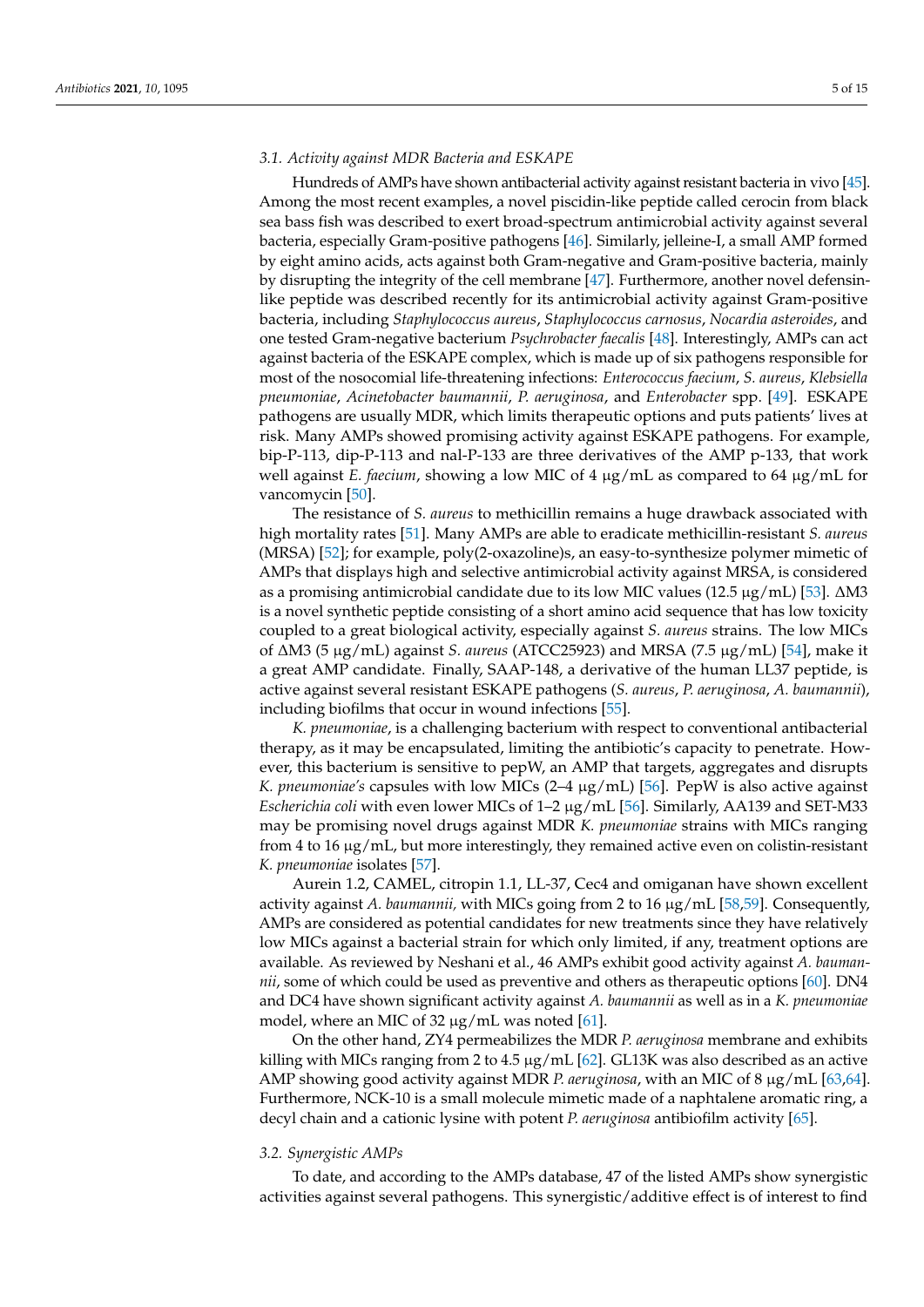new efficient therapeutic strategies against the ESKAPE pathogens [66]. Synergies may be observed between different AMPs, AMPs of the same family or AMPs and antibiotics. Table 1 summarizes a few examples of AMPs that showed good synergistic effects.

| AMPs              | Source                                                     | Synergistic<br>Molecule                       | <b>Target</b>                                               | Refs.    |
|-------------------|------------------------------------------------------------|-----------------------------------------------|-------------------------------------------------------------|----------|
| PGLa              | Frog skin                                                  | Magainin 2                                    | E. coli and S. aureus                                       | [67]     |
| Ranalexin         | -Bullfrog R.<br>catesheiana<br>-Staphylococcus<br>simulans | Endopeptidase<br>lysostaphin                  | S. aureus (MRSA)                                            | [68]     |
| Tridecaptin M     | Mud bacterium                                              | Rifampicin,<br>vancomycin, and<br>ceftazidime | Extremely<br>drug-resistant A.<br>haumannii                 | [69]     |
| Dermaseptin       | Amphibians<br>skin                                         | Dermaseptin                                   | E.coli, P. aeruginosa,<br>S. aureus                         | [70, 71] |
| <b>Bactenecin</b> | Lactic acid<br>bacteria                                    | Bactenecin                                    | E. coli, P. aeruginosa,<br>S. Typhimurium                   | [72, 73] |
| Lactoferricin     | Mammalians                                                 | Ciprofloxacin,<br>ceftazidime                 | P. aeruginosa                                               | 74       |
| <b>Nisin</b>      | Lactococcus lactis                                         | Colistin                                      | Pseudomonas<br>biofilms                                     | [75, 76] |
| P <sub>10</sub>   |                                                            | Ceftazidim/<br>doripenem                      | MDR A. baumannii<br>and colistin-resistant<br>P. aeruginosa | [76]     |
| Gad-1             | Fish                                                       | Kanamycin,<br>ciprofloxacin                   | P. aeruginosa                                               | [77]     |

**Table 1.** Properties of AMPs showing synergistic activities with one another and/or with antibiotics.

#### *3.3. AMPs Role in Preventive Healthcare*

#### 3.3.1. Prophylaxis

Another potential domain of action of AMPs is preventive healthcare, which deals with the prevention of illness [78]. As such, polycationic peptides were used as prophylactic agents against methicillin-susceptible or methicillin-resistant *Staphylococcus epidermidis* [79]. Antibacterial peptide-based gels were also synthesized to prevent medical implanted device infections [80]. Likewise, coating antimicrobial peptides was used for the prevention of urinary catheter-associated infections [81]. For example, bactericidal activity of chain 201D, an AMP derived from crowberry endophytes, was effective against *E. coli* and *S. aureus*, when immobilized on a model surface where it can bind and kill, by contact, a high percentage of adherent bacteria [81]. This gives AMPs a high potential for the development of antimicrobial surfaces, namely for application in urinary catheters [81]. Another example of AMP-based infection prevention in healthcare is dental caries caused by several pathogens [82]. Some AMPs including α-helical ones prevent bacterial adherence to implant surfaces [83].

#### 3.3.2. Biofilm Treatment

Biofilms are one of the most common spreaders of infectious disease [84]. They form when communities of microorganisms adhere to some surfaces, and they are usually hard to treat [85]. Biofilms can develop on catheters, breast implants, or even on living tissue such as lungs or teeth, putting patients at risk of developing nosocomial infections that are difficult to eradicate with antibiotics [86]. By living in biofilms, bacteria are protected from harmful conditions, and thus can develop resistance to common antibiotics, which makes AMPs promising alternatives for new therapeutic strategies [87,88]. In this context,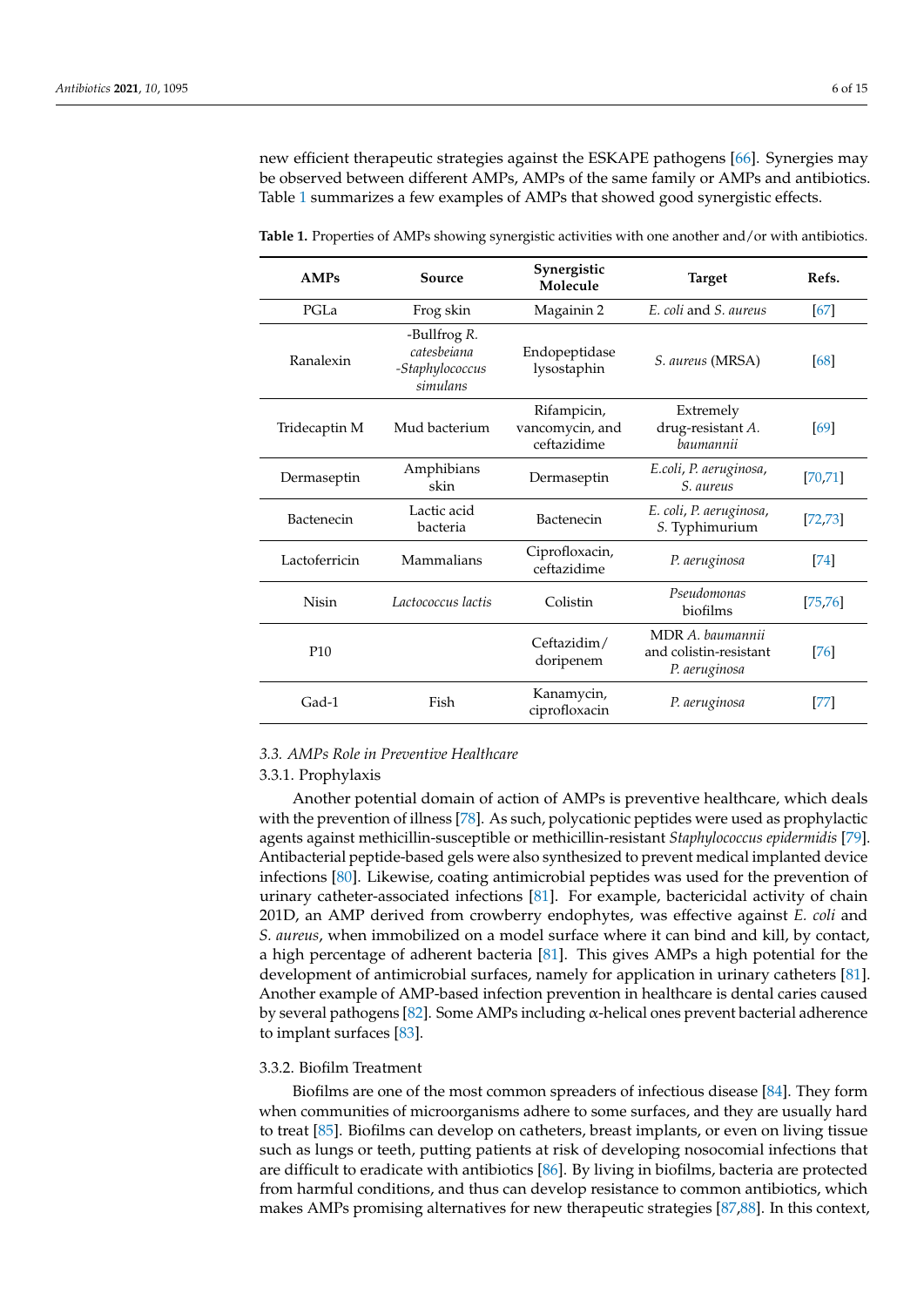as already reviewed by Galdiero et al., many AMPs serve as agents that interfere with bacterial biofilm formation/expansion [89], inhibit bacterial adherence on indwelling medical devices, and therefore can reduce nosocomial infections [81,90]. For example, vancomycin-coated tympanostomy tubes resist MRSA biofilm formation [91]. Interestingly, another AMP of the cathelecidins family D-LL-31 greatly enhances the biofilm-eradicating effects of currently used antibiotics [92,93]. Furthermore, SAAP-148, a synthetic AMP, showed great antibiofilm activity, where it eradicates MRSA and MDR *A. baumannii* [55]. Similarly, KKd-11 is a remarkable AMP that was not only able to inhibit the formation of biofilms but also effectively kill the bacteria within the biofilms [94]. Together, these findings show interesting potential of AMPs, which is a step forward as compared to conventional antibiotic therapy.

#### 3.3.3. Vaccination: AMP-Based Vaccines

In the context of the preventive healthcare field, AMPs could also be used as vaccines or vaccine adjuvants to induce protective immunity or immune response against infections [95]. As such, IC31, a synthetic adjuvant containing the AMP KLKL5KLK, can induce a protective immune response against the desired antigen [96]. It was also proven to be a potent adjuvant to a DNA vaccine targeting *Mycobacterium tuberculosis* [95]. However, no vaccine exists until today against MDR bacterial isolates [97]. Therefore, in this present scenario of exponentially increasing AMR, using the immuno-modulatory advantages of AMPs could help in alleviating AMR problem. The development of AMP-based vaccines may be able to reduce the burden and to overcome the AMR issue worldwide [98].

#### **4. AMPs for Diagnostic Purposes**

Rapid diagnostic tools are the key to prevent the spread of contagious infectious agents by rapidly identifying carriers or infected patients and prompt implementation of adapted infection control measures. The ability of AMPs to sense bacterial presence in potentially infected clinical samples is a major advantage. As already reviewed by Pardoux et al., AMPs could serve as infection selective tracers where they act as probes in biosensors and thus detect pathogens [99]. This is due to the preferential binding of AMPs along with their great number allowing the coverage of a wide range of microorganisms. AMPs were also described as powerful radiotracers and proved to be even better than labeled antibiotics [100]. [99mTc-HYNIC/EDDA]-MccJ25 is an example of an antimicrobial peptide analog that was used as a potential radiotracer for detection of infection [99]. Interestingly, this imaging agent for *E. coli* infection is also stable against enzymatic and metabolic degradation [101].

#### **5. AMPs Facing 2019 Pandemic: SARS-CoV-2**

In addition to activity toward bacteria, according to the database of antimicrobial activity and structure of peptides (DBAASP) [102]., 208 AMPs have been reported to show antiviral activities against SARS-CoV-2. Slight changes to glycocin F and lactococcin G increased their efficacy against SARS-CoV-2 by inhibiting protein synthesis with no side effects [103]. Similarly, mucroporin-M1 (LFRLIKSLIKRLVSAFK), a peptide analog displaying four amino acid changes (G3R, P6K, G10K, and G11R) as compared to the parent peptide mucroporin shows therapeutic activities against SARS-CoV-2 [104]. Brilacidin and LF are additional drug candidates for SARS-CoV-2 treatment [105,106]. Caerin 1.6 and caerin 1.10, two other AMPs, have a very high potential to interact with the spike surface protein of SARS-CoV-2, but low affinity for the ACE2 receptor. The selectivity of these peptides toward viral proteins makes them potential candidates for SARS-CoV-2 therapy [107].

#### **6. Limitations and Challenges of the Therapeutic Use of AMPs**

Despite the numerous advantages of AMPs, several problems prevented them from being used as therapeutic agents in human clinics. For instance, one major problem is their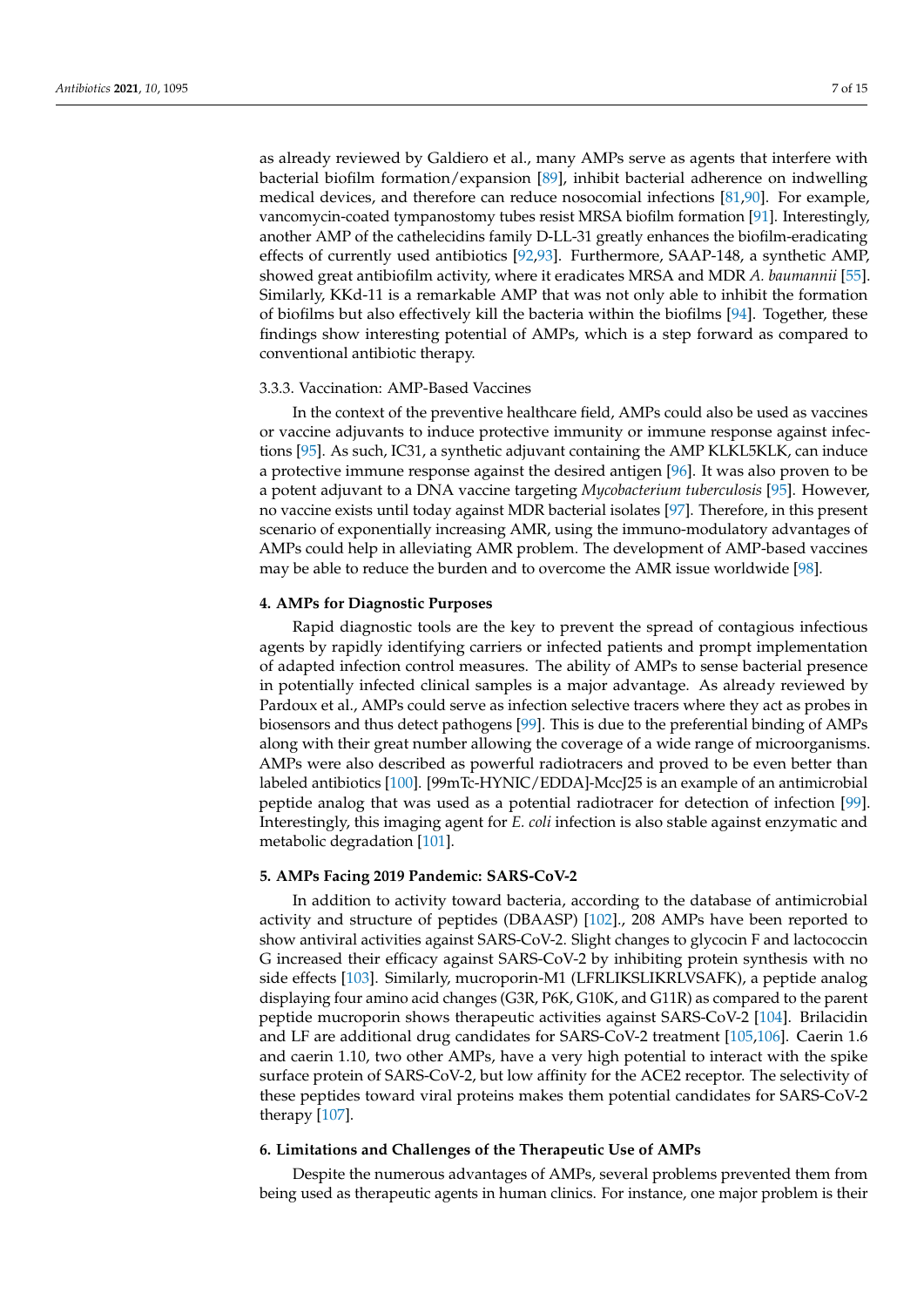limited stability, especially their susceptibility to the degradation by proteases [108,109]. limited stability, especially their susceptibility to the degradation by proteases [108,109]. In fact, the instability toward proteases hampers the development of many AMPs [110], In fact, the instability toward proteases hampers the development of many AMPs [110], by limiting their use for topical applications and/or requiring sequence modifications, to by limiting their use for topical applications and/or requiring sequence modifications, to make them less susceptible to degradation [111]. Other problems include high extraction make them less susceptible to degradation [111]. Other problems include high extraction costs [112,113], poor bioavailability [6], short half-lives [114], cytotoxicity, and lack of costs [112,113], poor bioavailability [6], short half-lives [114], cytotoxicity, and lack of specspecificity  $[115,116]$ . In addition, AMPs tend to display lower direct antimicrobial activity as compared to antibiotics. In real, regulatory agencies want AMPs to exhibit similar or even stronger activities than antibiotics [37]. Finally, resistance development by the bacteria toward AMPs cannot be excluded, especially if the microorganism is often exposed to them [117]. So far, only a few resistance mechanisms to AMPs have been described, them [117]. So far, only a few resistance mechanisms to AMPs have been described, inincluding sequestration by bacterial enzymes and export by efflux pumps [118]. Taken cluding sequestration by bacterial enzymes and export by efflux pumps [118]. Taken totogether, these limitations slow down the successful reach of AMPs into clinical phases and limit their use to a small fraction of their potential (Figure 2) [44].

Despite the numerous advantages of AMPs, several problems prevented them from



**Figure 2.** Limitations of AMPs and possible solutions for their therapeutic use. **Figure 2.** Limitations of AMPs and possible solutions for their therapeutic use.

#### *6.1. Clinical Trials of AMPs*

*6.1. Clinical Trials of AMPs* example, ghrelin, the endogenous appetite peptide, possessing a good antimicrobial activity against Gram-negative bacteria is still in phase II clinical trial [119,120]. Surotomycin, is another example of AMP that is currently under investigation in phase III clinical trials; it targets *Clostridium difficile* and treats the associated diarrhea. The examples are countless; many AMPs remain under investigation until their efficacy is confirmed and secondary effects are eliminated. Some AMPs fail to reach the last clinical trials, such as (i) frulimicin B, which was terminated after phase I clinical trial due to unfavorable pharmacokinetics [44] and (ii) murepavadin, which was eliminated after a phase III clinical trial since it causes acute kidney injuries [44].  $\frac{1}{2}$ , causes acute kidney in  $\frac{4}{3}$ . Although a huge number of AMPs have been described, very few reach the market. For

#### *6.2. How to Overcome Some of These Limitations?*

Different strategies were explored to overcome the drawbacks described previously. Modifications such as encapsulation of AMPs could be the key to avoiding their degradation by proteases and thus improving stability [121,122]. Several AMPs have been tested before and after encapsulation, and an obvious enhancement was observed: encapsulation of the AMP IK8, with gold nanorods into polyethylene glycol hydrogels protected the AMP from proteolysis and provided a triggered release of the therapeutic molecule [123]. High extraction costs could be limited by synthesizing AMPs in the lab using natural ones as templates where, at the same time, synthetic AMPs are always an enhanced version of the natural ones [124]. For this, genetic programming could be used to save not only money, but also on time and workload, and this could be started in silico through programs that predict the activity of AMPs before even generating them to avoid unnecessary synthetic efforts [125]. To improve bioavailability, increased half-lives of AMPs, and reduced cytotoxicity, structural modifications such as dimerization [126], methylation and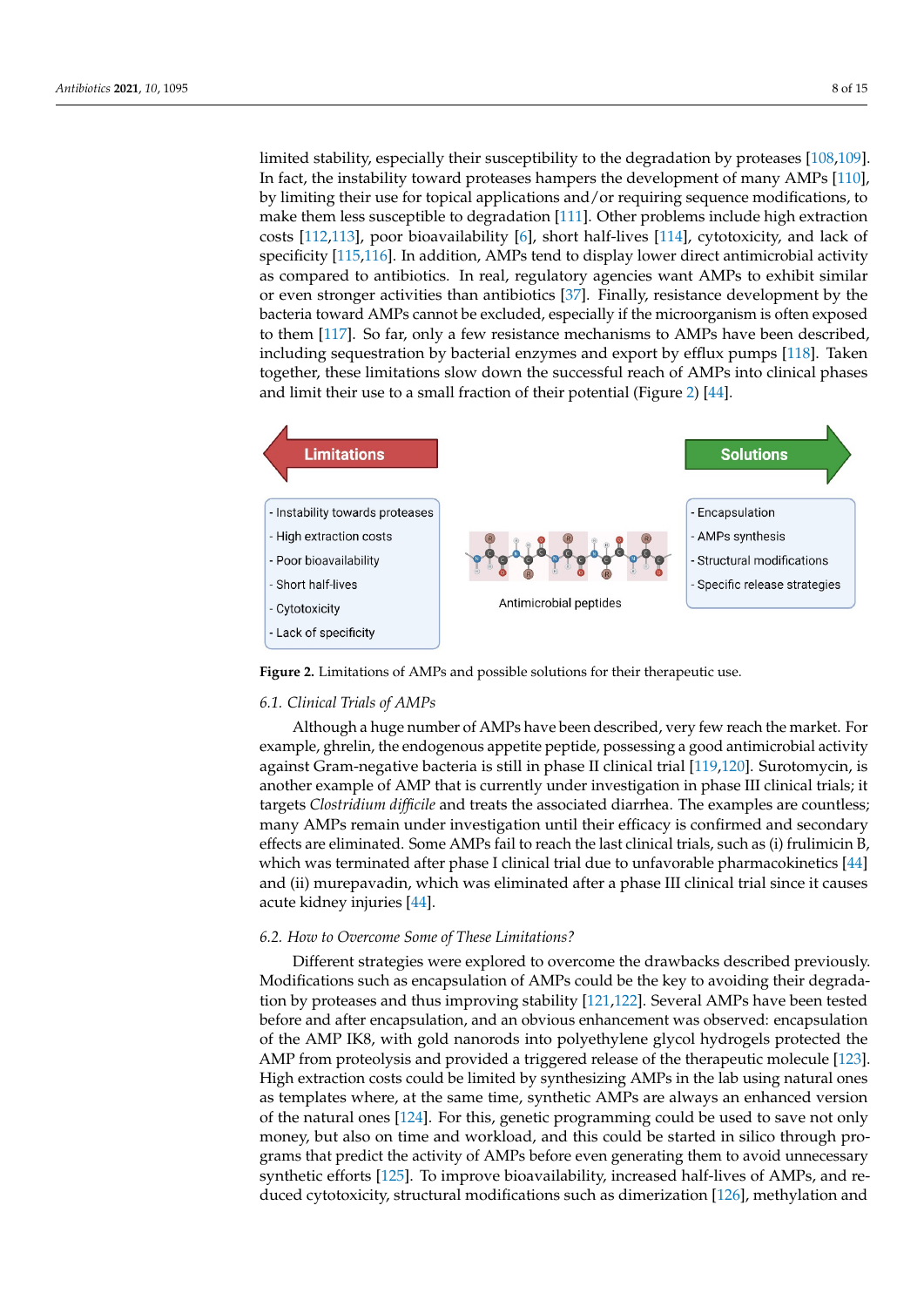more have been successfully tested [127]. Specificity could be introduced by strategies for site specific release [128], such as specifically targeting AMPs (STAMP), which showed high efficiency in delivering the AMP to the target without harming the natural microbiota [129,130]. This strategy aims to implant AMPs into a drug delivery vehicle composed of the AMP itself in addition to a targeting peptide that allows a specific binding to the desired pathogen [43,129].

#### *6.3. Synthetic AMPs*

For decades, research for AMPs was not always successful. As mentioned previously, some AMPs were not introduced into clinics due to their toxicity/ degradation, while others were not very performant. However, none of these efforts were lost as these AMPs played the role of templates for the development of more efficient agents. For example, the introduction of L-phenylalanine into protonectin enhanced its selective antibacterial activity against several Gram-positive bacteria and reduced MIC in *S. aureus* from 16 to 4 µg/mL [131]. In addition, the cathelicidin-derived antimicrobial peptide PMAP-23 was further modified by amino acid substitutions to obtain PMAP-23RI (for, Leu5-Arg and Thr19-Ile). The variant exhibited a higher stability and improved antibacterial activity when compared with the original PMAP-23, with MICs reduced by half in some cases from a simple modification to the original AMP [132]. Analogs of mastoparan-C were also designed by amino acid substitution and peptide truncation, which reduced cell toxicity and improved the bioactivity of the original AMP [127,133].

Table 2 provides additional information on many AMPs discussed in this paper.

| Table 2. Amino acid sequences, type of synthesis and target groups of the AMPs discussed in this paper. Data were      |
|------------------------------------------------------------------------------------------------------------------------|
| retrieved from the database of antimicrobial activity and structure of peptides [102]. GP: Gram-positive bacteria; GN: |
| Gram-negative bacteria.                                                                                                |

| <b>AMP</b>         | Amino Acid Sequence                                                            | Synthesis    | <b>Target Group</b>                                                |
|--------------------|--------------------------------------------------------------------------------|--------------|--------------------------------------------------------------------|
| Cathelicidin-BF    | KFFRKLKKSVKKRAKEFFKKPRVIGVSIPF                                                 | Ribosomal    | GP and GN                                                          |
| Defensin           | GFGCPLDQMQCHRHCQTITGRSGGYCSGPLKLTCTCYR                                         | Ribosomal    | GP and GN                                                          |
| Nisin-P            | <b>VXxKXLXxPGXKxGILMXXAIKxAxXGXHFG</b>                                         | Ribosomal    | GP and GN                                                          |
| Gramicidin S       | VXLfPVXLfP                                                                     | Nonribosomal | GP, GN, parasites, fungus,<br>cancer cells, and mammalian<br>cells |
| Polymyxin Colistin | <b>XTXXXILXXT</b>                                                              | Synthetic    | GN                                                                 |
| Mellitin           | <b>GIGAVLKWLPALIKRKRQQ</b>                                                     | Synthetic    | GP. GN. and mammalian<br>cells                                     |
| Sm-Piscidin        | KGARQAWKDYKYNRNMQKMNQGYGQQGG                                                   | Ribosomal    | GP, GN, and fungus                                                 |
| <b>Jellein-1</b>   | PFKISIHL                                                                       | Ribosomal    | GP, GN, and mammalian<br>cells                                     |
| Aurein-1.1         | <b>GLFDIIKKIAESI</b>                                                           | Ribosomal    | GP and GN                                                          |
| Citropin-1.1       | <b>GLFDVIKKVASVIGGL</b>                                                        | Ribosomal    | GP, GN, fungus, mammalian<br>cells, and mollicute                  |
| Omiganan           | <b>ILRWPWWPWRRK</b>                                                            | Synthetic    | GP, GN, fungus, and<br>mammalian cells                             |
| $Z$ Y4             | VCKRWKKWKRKWKKWCV                                                              | Synthetic    | GP, GN, fungus, and<br>mammalian cells                             |
| GL13K              | <b>GKIIKLKASLKLL</b>                                                           | Synthetic    | GP, GN, insects, and<br>mammalian cells                            |
| Chain201D          | <b>KWIVWRWRFKR</b>                                                             | Synthetic    | GP, GN, and fungus                                                 |
| SAAP-148           | LKRVWKRVFKLLKRYWROLKKPVR                                                       | Synthetic    | GP and GN                                                          |
| Lactococcin-G      | GTWDDIGQGIGRVAYWVGKAMGNMSDVNQASRINRKKKHKKW<br>GWLAWVEPAGEFLKGFGKGAIKEGNKDKWKNI | Ribosomal    | GP                                                                 |
| Caerin-1.10        | GLLSVLGSVAKHVLPHVVPVIAEKL                                                      | Ribosomal    | GP, GN, viruses, and<br>mammalian cells                            |
| Murepavadin        | LSYXXXXWXXASPP                                                                 | Synthetic    | GP, GN, cancer cells, and<br>mammalian cells                       |
| Protonectin        | <b>ILGTILPLLKGL</b>                                                            | Ribosomal    | GP, GN, cancer cells, fungus,<br>and mammalian cells               |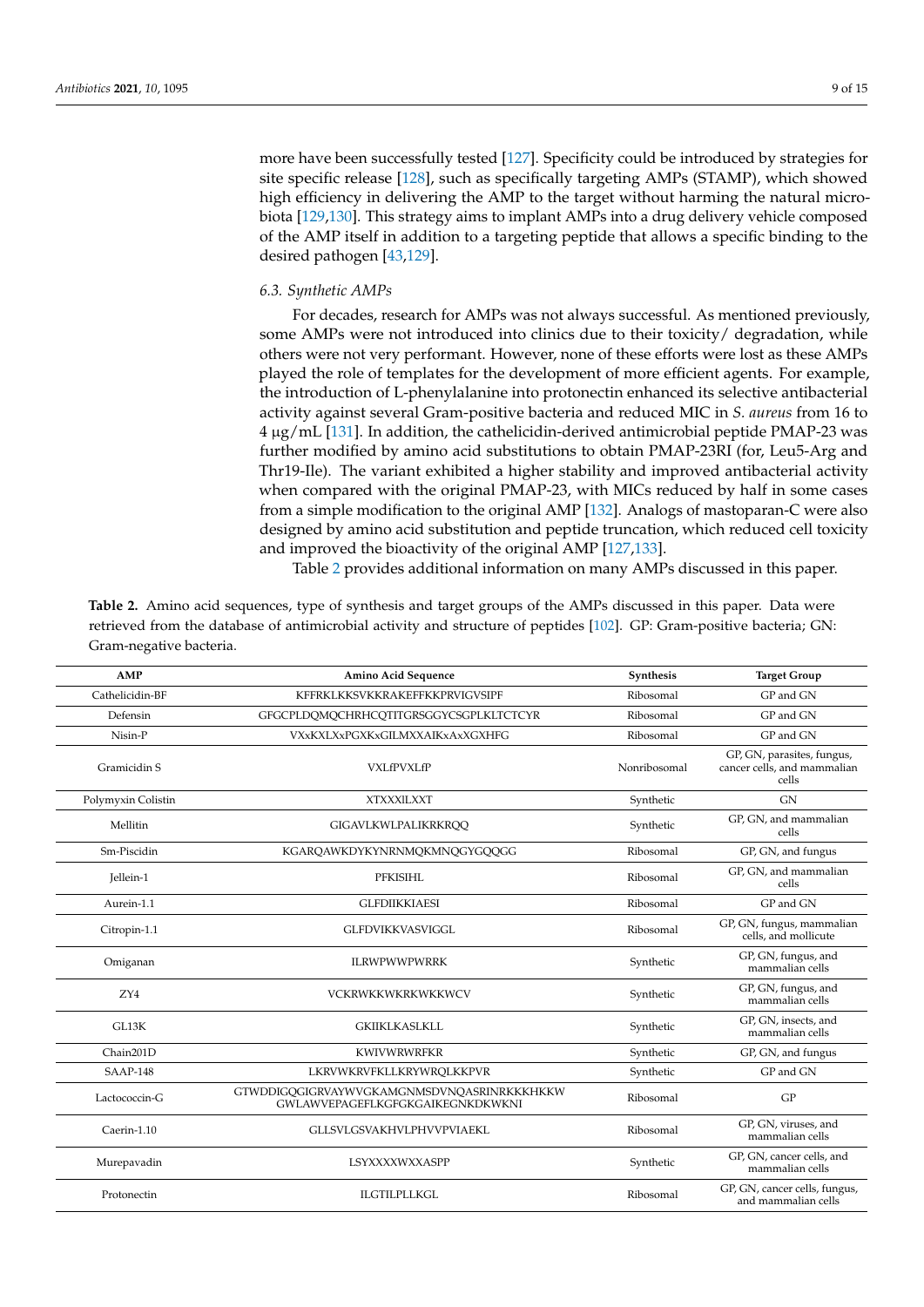### **7. Conclusions 7. Conclusions**

AMPs constitute promising agents with good antibacterial activity against a large AMPs constitute promising agents with good antibacterial activity against a large set set of pathogens, including Gram-negative and Gram-positive bacteria. Their ability to kill ESKAPE pathogens, especially those being pan-drug-resistant, represents a clinical added value over antibiotics due to the limited treatment options available to eradicate such infections. In this review, examples of AMPs effective against MDR bacteria that have the potential to replace conventional antibiotics have been reported. Their roles in boosting potential to replace conventional antibiotics have been reported. Their roles in boosting the activity of therapeutic molecules, eradication of biofilms, and preventive healthcare the activity of therapeutic molecules, eradication of biofilms, and preventive healthcare broaden AMPs' therapeutic potential (Figure 3). However, despite the huge number of broaden AMPs' therapeutic potential (Figure 3). However, despite the huge number of AMPs described, and the efforts to optimize them, only a few reached advanced clinical AMPs described, and the efforts to optimize them, only a few reached advanced clinical trials. There are several challenges, such as their low stability, high extraction costs, and trials. There are several challenges, such as their low stability, high extraction costs, and cytotoxicity, which need to be overcome so AMPs can be used in clinics. Nevertheless, cytotoxicity, which need to be overcome so AMPs can be used in clinics. Nevertheless, due to increasing research efforts, it is expected that, hopefully, potent alternatives to antibacterial agents with the ability to eradicate untreatable life-threatening infections will tibacterial agents with the ability to eradicate untreatable life-threatening infections will be developed soon. be developed soon.



**Figure 3***.* Potential use of AMPs*.* **Figure 3.** Potential use of AMPs.

**Author Contributions:** Conceptualization, M.R. (Mariam Rima), M.R. (Mohamad Rima), and T.N.; **Author Contributions:** Conceptualization, M.R. (Mariam Rima), M.R. (Mohamad Rima), and T.N.; literature search, M.R. (Mariam Rima), M.R. (Mohamad Rima), and J.-M.S.; validation of search re-literature search, M.R. (Mariam Rima), M.R. (Mohamad Rima), and J.-M.S.; validation of search results, M.R. (Mariam Rima), M.R. (Mohamad Rima), Z.F., B.B., J.-M.S. and T.N.; writing—original draft preparation, M.R. (Mariam Rima), M.R. (Mohamad Rima), T.N. and B.B.; writing—review and draft preparation, M.R. (Mariam Rima), M.R. (Mohamad Rima), T.N. and B.B.; writing—review and editing, all. All authors have read and agreed to the published version of the manuscript. editing, all. All authors have read and agreed to the published version of the manuscript.

**Funding:** This research was funded by the Assistance Publique-Hôpitaux de Paris, the University **Funding:** This research was funded by the Assistance Publique-Hôpitaux de Paris, the University Paris-Saclay, the Institut National de la Sante ́et de la Recherche Médicale (INSERM), the Laboratory Paris-Saclay, the Institut National de la Santé et de la Recherche Médicale (INSERM), the Laboratory of Excellence in Research on Medication and Innovative Therapeutics (LERMIT) through a grant from the French National Research Agency (ANR-10-LABX-33) and by the ANR-BMBF French-German bilateral project Natural-Arsenal "New Antibiotics Tackling mUlti-Resistance by acting on Alternative bacteriaL tARgets in ynergy with mEmbrane-disruptiNg AntimicrobiaL peptides" (ANR-19-AMRB-0004).

**Acknowledgments:** We are grateful to N. D'Amelio for the helpful advice.

**Conflicts of Interest:** The authors declare no conflict of interest.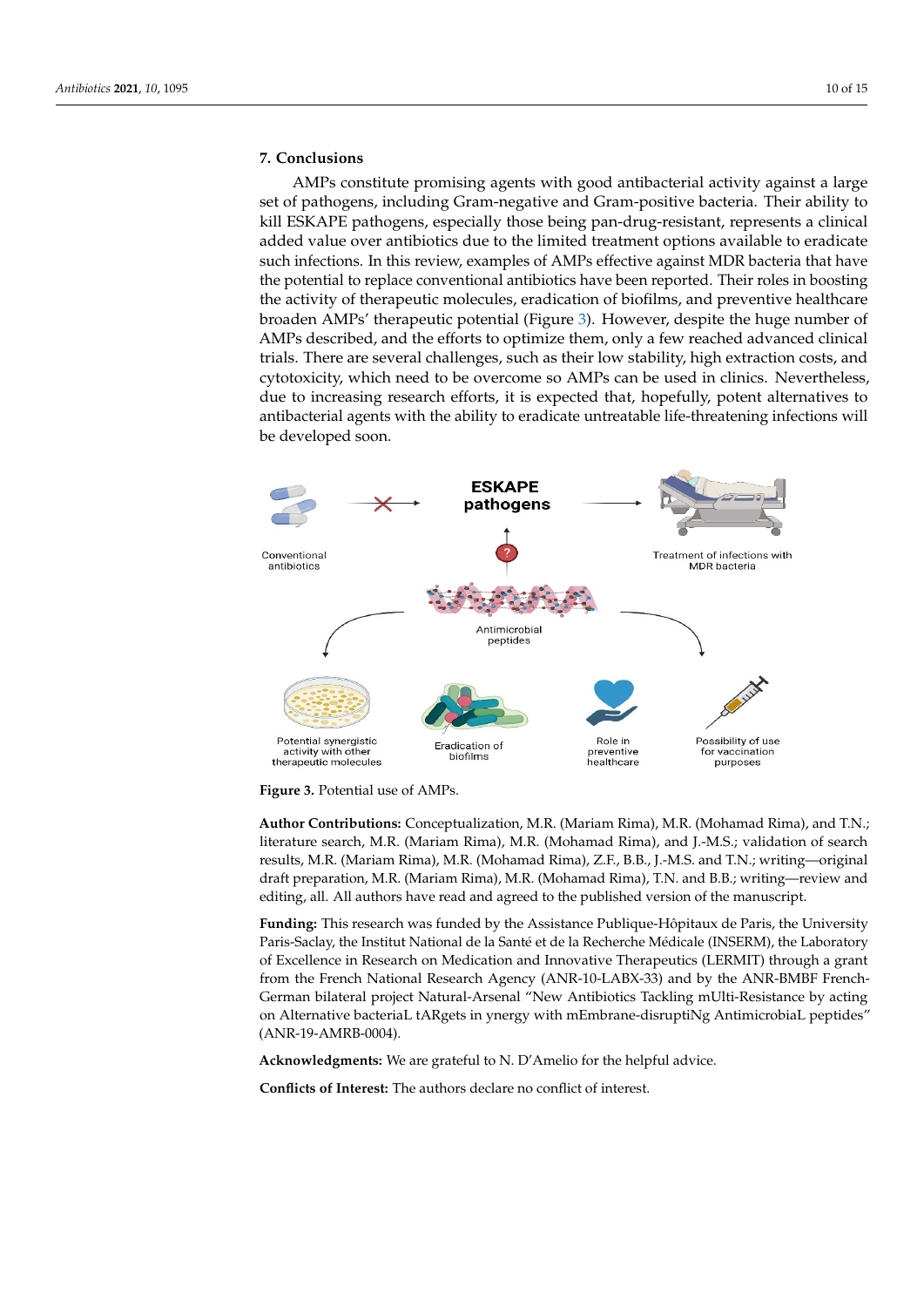#### **References**

- 1. Gots, J.S. Production of extracellular penicillin-inactivating substances associated with penicillin resistance *in Staphylococcus aureus*. Proceedings of the Society for Experimental Biology and Medicine. *Soc. Exp. Biol. Med.* **1945**, *60*, 165–168. [\[CrossRef\]](http://doi.org/10.3181/00379727-60-15128)
- 2. Friedman, N.D.; Temkin, E.; Carmeli, Y. The negative impact of antibiotic resistance. Clinical microbiology and infection: The official publication of the European Society of Clinical Microbiology and Infectious Diseases. *Clin. Microbiol. Infect.* **2016**, *22*, 416–422. [\[CrossRef\]](http://doi.org/10.1016/j.cmi.2015.12.002) [\[PubMed\]](http://www.ncbi.nlm.nih.gov/pubmed/26706614)
- 3. O'Neill, J. *Tackling Drug-Resistant Infections Globally: Final Report and Recommendations*; Government of the United Kingdom: London, UK, 2016.
- 4. Yu, G.; Baeder, D.Y.; Regoes, R.R.; Rolff, J. Predicting drug resistance evolution: Insights from antimicrobial peptides and antibiotics. *Proc. R. Soc. B Biol. Sci.* **2018**, *285*, 20172687. [\[CrossRef\]](http://doi.org/10.1098/rspb.2017.2687) [\[PubMed\]](http://www.ncbi.nlm.nih.gov/pubmed/29540517)
- 5. Nicolas, P. Multifunctional host defense peptides: Intracellular-targeting antimicrobial peptides. *FEBS J.* **2009**, *276*, 6483–6496. [\[CrossRef\]](http://doi.org/10.1111/j.1742-4658.2009.07359.x) [\[PubMed\]](http://www.ncbi.nlm.nih.gov/pubmed/19817856)
- 6. Mahlapuu, M.; Håkansson, J.; Ringstad, L.; Björn, C. Antimicrobial Peptides: An Emerging Category of Therapeutic Agents. *Front. Cell. Infect. Microbiol.* **2016**, *6*, 194. [\[CrossRef\]](http://doi.org/10.3389/fcimb.2016.00194) [\[PubMed\]](http://www.ncbi.nlm.nih.gov/pubmed/28083516)
- 7. Huan, Y.; Kong, Q.; Mou, H.; Yi, H. Antimicrobial Peptides: Classification, Design, Application and Research Progress in Multiple Fields. *Front. Microbiol.* **2020**, *11*, 582779. [\[CrossRef\]](http://doi.org/10.3389/fmicb.2020.582779) [\[PubMed\]](http://www.ncbi.nlm.nih.gov/pubmed/33178164)
- 8. Wang, E.B.G. *Antimicrobial Peptides Discovery, Design and Novel Therapeutic Strategies*, 2nd ed.; University of Nebraska Medical Center: Omaha, NE, USA, 2017.
- 9. The Antimicrobial Peptide Database. Available online: <https://wangapd3.com/> (accessed on 1 July 2021).
- 10. Ramos-Martín, F.; Annaval, T.; Buchoux, S.; Sarazin, C.; D'Amelio, N. ADAPTABLE: A comprehensive web platform of antimicrobial peptides tailored to the user's research. *Life Sci. Alliance* **2019**, *2*, e201900512. [\[CrossRef\]](http://doi.org/10.26508/lsa.201900512)
- 11. Kościuczuk, E.M.; Lisowski, P.; Jarczak, J.; Strzałkowska, N.; Jóźwik, A.; Horbańczuk, J.; Krzyżewski, J.; Zwierzchowski, L.; Bagnicka, E. Cathelicidins: Family of antimicrobial peptides. A review. *Mol. Biol. Rep.* **2012**, *39*, 10957–10970. [\[CrossRef\]](http://doi.org/10.1007/s11033-012-1997-x)
- 12. Patocka, J.; Nepovimova, E.; Klimova, B.; Wu, Q.; Kuca, K. Antimicrobial Peptides: Amphibian Host Defense Peptides. *Curr. Med. Chem.* **2018**, *25*, 5924–5946. [\[CrossRef\]](http://doi.org/10.2174/0929867325666180713125314)
- 13. Masso-Silva, J.A.; Diamond, G. Antimicrobial peptides from fish. *Pharmaceuticals* **2014**, *7*, 265–310. [\[CrossRef\]](http://doi.org/10.3390/ph7030265)
- 14. Wu, Q.; Patoˇcka, J.; Kuˇca, K. Insect Antimicrobial Peptides, a Mini Review. *Toxins* **2018**, *10*, 461. [\[CrossRef\]](http://doi.org/10.3390/toxins10110461) [\[PubMed\]](http://www.ncbi.nlm.nih.gov/pubmed/30413046)
- 15. Tam, J.P.; Wang, S.; Wong, K.H.; Tan, W.L. Antimicrobial Peptides from Plants. *Pharmaceuticals* **2015**, *8*, 711–757. [\[CrossRef\]](http://doi.org/10.3390/ph8040711) [\[PubMed\]](http://www.ncbi.nlm.nih.gov/pubmed/26580629)
- 16. Lei, J.; Sun, L.; Huang, S.; Zhu, C.; Li, P.; He, J.; Mackey, V.; Coy, D.H.; He, Q. The antimicrobial peptides and their potential clinical applications. *Am. J. Transl Res.* **2019**, *11*, 3919–3931. [\[PubMed\]](http://www.ncbi.nlm.nih.gov/pubmed/31396309)
- 17. Kumar, P.; Kizhakkedathu, J.N.; Straus, S.K. Antimicrobial Peptides: Diversity, Mechanism of Action and Strategies to Improve the Activity and Biocompatibility In Vivo. *Biomolecules* **2018**, *8*, 4. [\[CrossRef\]](http://doi.org/10.3390/biom8010004)
- 18. Salnikov, E.S.; Raya, J.; De Zotti, M.; Zaitseva, E.; Peggion, C.; Ballano, G.; Toniolo, C.; Raap, J.; Bechinger, B. Alamethicin Supramolecular Organization in Lipid Membranes from (19)F Solid-State NMR. *Biophys. J.* **2016**, *111*, 2450–2459. [\[CrossRef\]](http://doi.org/10.1016/j.bpj.2016.09.048)
- 19. Shai, Y.; Oren, Z. From "carpet" mechanism to de-novo designed diastereomeric cell-selective antimicrobial peptides. *Peptides* **2001**, *22*, 1629–1641. [\[CrossRef\]](http://doi.org/10.1016/S0196-9781(01)00498-3)
- 20. Aisenbrey, C.; Marquette, A.; Bechinger, B. The mechanisms of action of cationic antimicrobial peptides refined by novel concepts from biophysical investigations. In *Antimicrobial Peptides: Basics for Clinical Application*; Matsuzaki, K., Ed.; Springer: Singapore, 2019; pp. 33–64.
- 21. Wimley, W.C. Describing the mechanism of antimicrobial peptide action with the interfacial activity model. *ACS Chem. Biol.* **2010**, *5*, 905–917. [\[CrossRef\]](http://doi.org/10.1021/cb1001558) [\[PubMed\]](http://www.ncbi.nlm.nih.gov/pubmed/20698568)
- 22. Bechinger, B. The SMART model: Soft Membranes Adapt and Respond, also Transiently, in the presence of antimicrobial peptides. *J. Pept. Sci.* **2015**, *21*, 346–355. [\[CrossRef\]](http://doi.org/10.1002/psc.2729)
- 23. Le, C.-F.; Fang, C.-M.; Sekaran, S.D. Intracellular Targeting Mechanisms by Antimicrobial Peptides. *Antimicrob. Agents Chemother.* **2017**, *61*, e02340-16. [\[CrossRef\]](http://doi.org/10.1128/AAC.02340-16) [\[PubMed\]](http://www.ncbi.nlm.nih.gov/pubmed/28167546)
- 24. Moulay, G.; Leborgne, C.; Mason, A.J.; Aisenbrey, C.; Kichler, A.; Bechinger, B. Histidine-rich designer peptides of the LAH4 family promote cell delivery of a multitude of cargo. *J. Pept. Sci. Off. Publ. Eur. Pept. Soc.* **2017**, *23*, 320–328. [\[CrossRef\]](http://doi.org/10.1002/psc.2955) [\[PubMed\]](http://www.ncbi.nlm.nih.gov/pubmed/28067008)
- 25. Chongsiriwatana, N.P.; Lin, J.S.; Kapoor, R.; Wetzler, M.; Rea, J.A.C.; Didwania, M.K.; Contag, C.H.; Barron, A.E. Intracellular biomass flocculation as a key mechanism of rapid bacterial killing by cationic, amphipathic antimicrobial peptides and peptoids. *Sci. Rep.* **2017**, *7*, 16718. [\[CrossRef\]](http://doi.org/10.1038/s41598-017-16180-0) [\[PubMed\]](http://www.ncbi.nlm.nih.gov/pubmed/29196622)
- 26. Muñoz-Camargo, C.; Salazar, V.A.; Barrero-Guevara, L.; Camargo, S.; Mosquera, A.; Groot, H.; Boix, E. Unveiling the Multifaceted Mechanisms of Antibacterial Activity of Buforin II and Frenatin 2.3S Peptides from Skin Micro-Organs of the Orinoco Lime Treefrog (*Sphaenorhynchus lacteus*). *Int. J. Mol. Sci.* **2018**, *19*, 2170. [\[CrossRef\]](http://doi.org/10.3390/ijms19082170)
- 27. Han, X.; Kou, Z.; Jiang, F.; Sun, X.; Shang, D. Interactions of Designed Trp-Containing Antimicrobial Peptides with DNA of Multidrug-Resistant Pseudomonas aeruginosa. *DNA Cell Biol.* **2021**, *40*, 414–424. [\[CrossRef\]](http://doi.org/10.1089/dna.2019.4874) [\[PubMed\]](http://www.ncbi.nlm.nih.gov/pubmed/32023094)
- 28. Mardirossian, M.; Pérébaskine, N.; Benincasa, M.; Gambato, S.; Hofmann, S.; Huter, P.; Müller, C.; Hilpert, K.; Innis, C.A.; Tossi, A.; et al. The Dolphin Proline-Rich Antimicrobial Peptide Tur1A Inhibits Protein Synthesis by Targeting the Bacterial Ribosome. *Cell Chem. Biol.* **2018**, *25*, 530–539. [\[CrossRef\]](http://doi.org/10.1016/j.chembiol.2018.02.004)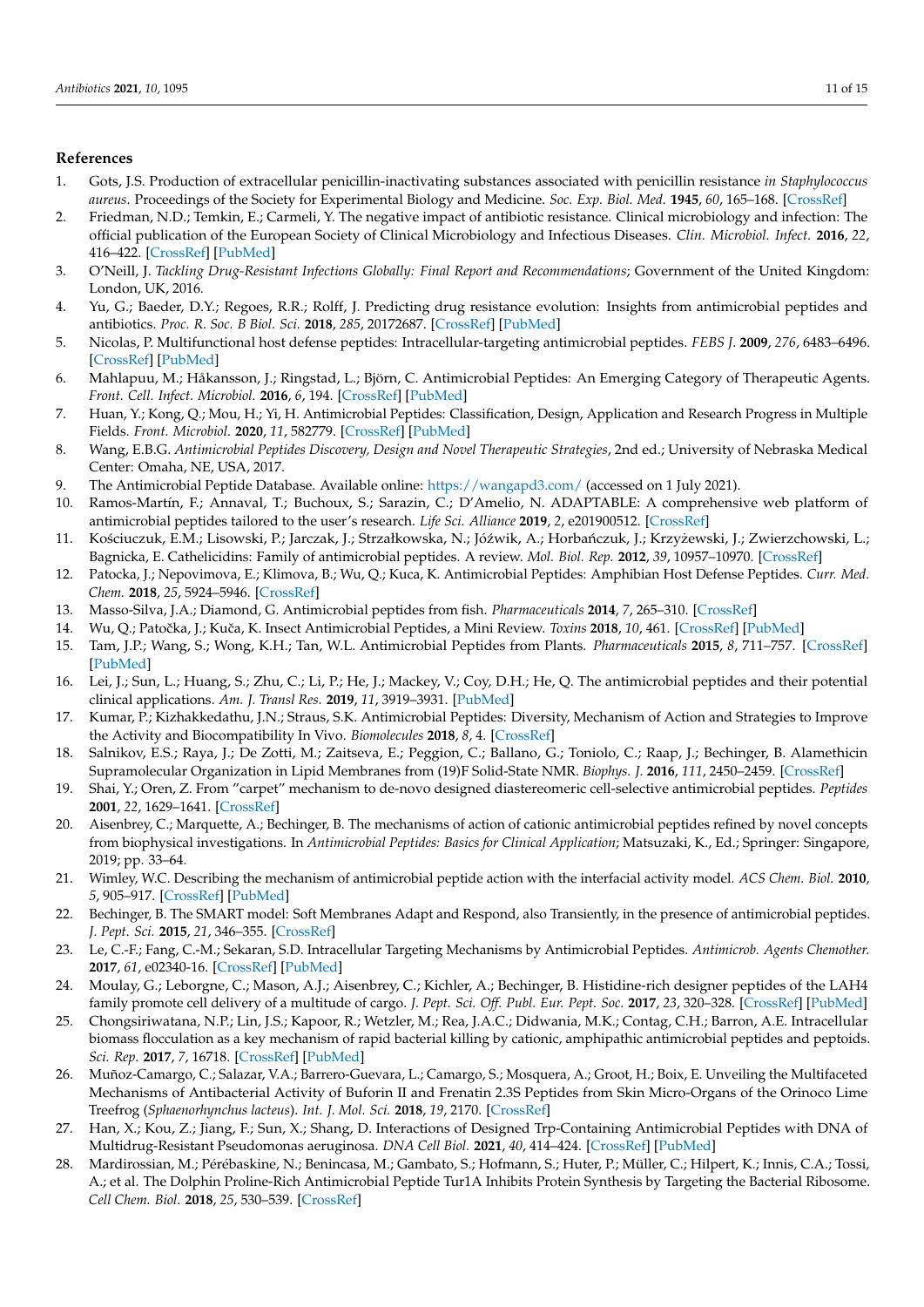- 29. Dash, R.; Bhattacharjya, S. Thanatin: An Emerging Host Defense Antimicrobial Peptide with Multiple Modes of Action. *Int. J. Mol. Sci.* **2021**, *22*, 1522. [\[CrossRef\]](http://doi.org/10.3390/ijms22041522) [\[PubMed\]](http://www.ncbi.nlm.nih.gov/pubmed/33546369)
- 30. Jangra, M.; Kaur, M.; Tambat, R.; Rana, R.; Maurya, S.K.; Khatri, N.; Ghafur, A.; Nandanwar, H. Tridecaptin M, a New Variant Discovered in Mud Bacterium, Shows Activity against Colistin- and Extremely Drug-Resistant Enterobacteriaceae. *Antimicrob. Agents Chemother.* **2019**, *63*, e00338-19. [\[CrossRef\]](http://doi.org/10.1128/AAC.00338-19)
- 31. Steinstraesser, L.; Kraneburg, U.; Jacobsen, F.; Al-Benna, S. Host defense peptides and their antimicrobial-immunomodulatory duality. *Immunobiology* **2011**, *216*, 322–333. [\[CrossRef\]](http://doi.org/10.1016/j.imbio.2010.07.003)
- 32. Liu, C.; Qi, J.; Shan, B.; Gao, R.; Gao, F.; Xie, H.; Yuan, M.; Liu, H.; Jin, S.; Wu, F.; et al. Pretreatment with cathelicidin-BF ameliorates Pseudomonas aeruginosa pneumonia in mice by enhancing NETosis and the autophagy of recruited neutrophils and macrophages. *Int. Immunopharmacol.* **2018**, *65*, 382–391. [\[CrossRef\]](http://doi.org/10.1016/j.intimp.2018.10.030)
- 33. Lebeaux, D.; Ghigo, J.M.; Beloin, C. Biofilm-related infections: Bridging the gap between clinical management and fundamental aspects of recalcitrance toward antibiotics. *Microbiol. Mol. Biol. Rev. MMBR* **2014**, *78*, 510–543. [\[CrossRef\]](http://doi.org/10.1128/MMBR.00013-14)
- 34. de la Fuente-Núñez, C.; Korolik, V.; Bains, M.; Nguyen, U.; Breidenstein, E.B.; Horsman, S.; Lewenza, S.; Burrows, L.; Hancock, R.E. Inhibition of bacterial biofilm formation and swarming motility by a small synthetic cationic peptide. *Antimicrob. Agents Chemother.* **2012**, *56*, 2696–2704. [\[CrossRef\]](http://doi.org/10.1128/AAC.00064-12) [\[PubMed\]](http://www.ncbi.nlm.nih.gov/pubmed/22354291)
- 35. Overhage, J.; Campisano, A.; Bains, M.; Torfs, E.C.W.; Rehm, B.H.A.; Hancock, R.E.W. Human host defense peptide LL-37 prevents bacterial biofilm formation. *Infect. Immun.* **2008**, *76*, 4176–4182. [\[CrossRef\]](http://doi.org/10.1128/IAI.00318-08) [\[PubMed\]](http://www.ncbi.nlm.nih.gov/pubmed/18591225)
- 36. Peschel, A.; Sahl, H.G. The co-evolution of host cationic antimicrobial peptides and microbial resistance. *Nat. Rev. Microbiol.* **2006**, *4*, 529–536. [\[CrossRef\]](http://doi.org/10.1038/nrmicro1441) [\[PubMed\]](http://www.ncbi.nlm.nih.gov/pubmed/16778838)
- 37. Wang, S.; Zeng, X.; Yang, Q.; Qiao, S. Antimicrobial Peptides as Potential Alternatives to Antibiotics in Food Animal Industry. *Int. J. Mol. Sci.* **2016**, *17*, 603. [\[CrossRef\]](http://doi.org/10.3390/ijms17050603) [\[PubMed\]](http://www.ncbi.nlm.nih.gov/pubmed/27153059)
- 38. Hansen, I.K.O.; Lovdahl, T.; Simonovic, D.; Hansen, K.O.; Andersen, A.J.C.; Devold, H.; Richard, C.S.M.; Andersen, J.H.; Strom, M.B.; Haug, T. Antimicrobial Activity of Small Synthetic Peptides Based on the Marine Peptide Turgencin A: Prediction of Antimicrobial Peptide Sequences in a Natural Peptide and Strategy for Optimization of Potency. *Int. J. Mol. Sci.* **2020**, *21*, 460. [\[CrossRef\]](http://doi.org/10.3390/ijms21155460)
- 39. Raheem, N.; Straus, S.K. Mechanisms of Action for Antimicrobial Peptides with Antibacterial and Antibiofilm Functions. *Front. Microbiol.* **2019**, *10*, 2866. [\[CrossRef\]](http://doi.org/10.3389/fmicb.2019.02866)
- 40. Park, S.-C.; Park, Y.; Hahm, K.-S. The role of antimicrobial peptides in preventing multidrug-resistant bacterial infections and biofilm formation. *Int. J. Mol. Sci.* **2011**, *12*, 5971–5992. [\[CrossRef\]](http://doi.org/10.3390/ijms12095971)
- 41. Pirtskhalava, M.; Amstrong, A.A.; Grigolava, M.; Chubinidze, M.; Alimbarashvili, E.; Vishnepolsky, B.; Gabrielian, A.; Rosenthal, A.; Hurt, D.E.; Tartakovsky, M. DBAASP v3: Database of antimicrobial/cytotoxic activity and structure of peptides as a resource for development of new therapeutics. *Nucleic Acids Res.* **2020**, *49*, D288–D297. [\[CrossRef\]](http://doi.org/10.1093/nar/gkaa991)
- 42. Lee, H.-R.; You, D.-G.; Kim, H.K.; Sohn, J.W.; Kim, M.J.; Park, J.K.; Lee, G.Y.; Yoo, Y.D. Romo1-Derived Antimicrobial Peptide Is a New Antimicrobial Agent against Multidrug-Resistant Bacteria in a Murine Model of Sepsis. *mBio* **2020**, *11*, e03258-19. [\[CrossRef\]](http://doi.org/10.1128/mBio.03258-19)
- 43. Kim, H.; Jang, J.H.; Kim, S.C.; Cho, J.H. Development of a novel hybrid antimicrobial peptide for targeted killing of Pseudomonas aeruginosa. *Eur. J. Med. Chem.* **2020**, *185*, 111814. [\[CrossRef\]](http://doi.org/10.1016/j.ejmech.2019.111814) [\[PubMed\]](http://www.ncbi.nlm.nih.gov/pubmed/31678742)
- 44. Dijksteel, G.S.; Ulrich, M.M.W.; Middelkoop, E.; Boekema, B.K.H.L. Review: Lessons Learned from Clinical Trials Using Antimicrobial Peptides (AMPs). *Front. Microbiol.* **2021**, *12*, 287. [\[CrossRef\]](http://doi.org/10.3389/fmicb.2021.616979) [\[PubMed\]](http://www.ncbi.nlm.nih.gov/pubmed/33692766)
- 45. Sheard, D.E.; O'Brien-Simpson, N.M.; Wade, J.D.; Separovic, F. Combating bacterial resistance by combination of antibiotics with antimicrobial peptides. *Pure Appl. Chem.* **2019**, *91*, 199–209. [\[CrossRef\]](http://doi.org/10.1515/pac-2018-0707)
- 46. Qiao, Y.; Ma, X.; Zhang, M.; Zhong, S. Cerocin, a novel piscidin-like antimicrobial peptide from black seabass, Centropristis striata. *Fish. Shellfish Immunol.* **2021**, *110*, 86–90. [\[CrossRef\]](http://doi.org/10.1016/j.fsi.2020.12.005) [\[PubMed\]](http://www.ncbi.nlm.nih.gov/pubmed/33348038)
- 47. Jia, F.; Wang, J.; Zhang, L.; Zhou, J.; He, Y.; Lu, Y.; Liu, K.; Yan, W.; Wang, K. Multiple action mechanism and in vivo antimicrobial efficacy of antimicrobial peptide Jelleine-I. *J. Pept. Sci. An. Off. Publ. Eur. Pept. Soc.* **2021**, *27*, e3294. [\[CrossRef\]](http://doi.org/10.1002/psc.3294)
- 48. Li, F.; Gao, Z.; Wang, K.; Zhao, Y.; Wang, H.; Zhao, M.; Zhao, Y.; Bai, L.; Yu, Z.; Yang, X. A novel defensin-like peptide contributing to antimicrobial and antioxidant capacity of the tick *Dermacentor silvarum* (Acari: Ixodidae). *Exp. Appl. Acarol.* **2021**, *83*, 271–283. [\[CrossRef\]](http://doi.org/10.1007/s10493-020-00584-1)
- 49. Mulani, M.S.; Kamble, E.E.; Kumkar, S.N.; Tawre, M.S.; Pardesi, K.R. Emerging Strategies to Combat ESKAPE Pathogens in the Era of Antimicrobial Resistance: A Review. *Front. Microbiol.* **2019**, *10*, 539. [\[CrossRef\]](http://doi.org/10.3389/fmicb.2019.00539)
- 50. Wu, C.-L.; Hsueh, J.-Y.; Yip, B.-S.; Chih, Y.-H.; Peng, K.-L.; Cheng, J.-W. Antimicrobial Peptides Display Strong Synergy with Vancomycin against Vancomycin-Resistant E. faecium, S. aureus, and Wild-Type *E. coli*. *Int. J. Mol. Sci.* **2020**, *21*, 4578. [\[CrossRef\]](http://doi.org/10.3390/ijms21134578)
- 51. Lakhundi, S.; Zhang, K. Methicillin-Resistant Staphylococcus aureus: Molecular Characterization, Evolution, and Epidemiology. *Clin. Microbiol. Rev.* **2018**, *31*, e00020-18. [\[CrossRef\]](http://doi.org/10.1128/CMR.00020-18) [\[PubMed\]](http://www.ncbi.nlm.nih.gov/pubmed/30209034)
- 52. Otto, M. Molecular insight into how MRSA is becoming increasingly dangerous. *Virulence* **2012**, *3*, 521–523. [\[CrossRef\]](http://doi.org/10.4161/viru.21523)
- 53. Zhou, M.; Jiang, W.; Xie, J.; Zhang, W.; Ji, Z.; Zou, J.; Cong, Z.; Xiao, X.; Gu, J.; Liu, R. Peptide-Mimicking Poly(2-oxazoline)s Displaying Potent Antimicrobial Properties. *ChemMedChem* **2021**, *16*, 309–315. [\[CrossRef\]](http://doi.org/10.1002/cmdc.202000530)
- 54. Manrique-Moreno, M.; Suwalsky, M.; Patiño-González, E.; Fandiño-Devia, E.; Jemioła-Rzemińska, M.; Strzałka, K. Interaction of the antimicrobial peptide ∆M3 with the Staphylococcus aureus membrane and molecular models. *Biochim. Biophys. Acta BBA Biomembr.* **2021**, *1863*, 183498. [\[CrossRef\]](http://doi.org/10.1016/j.bbamem.2020.183498)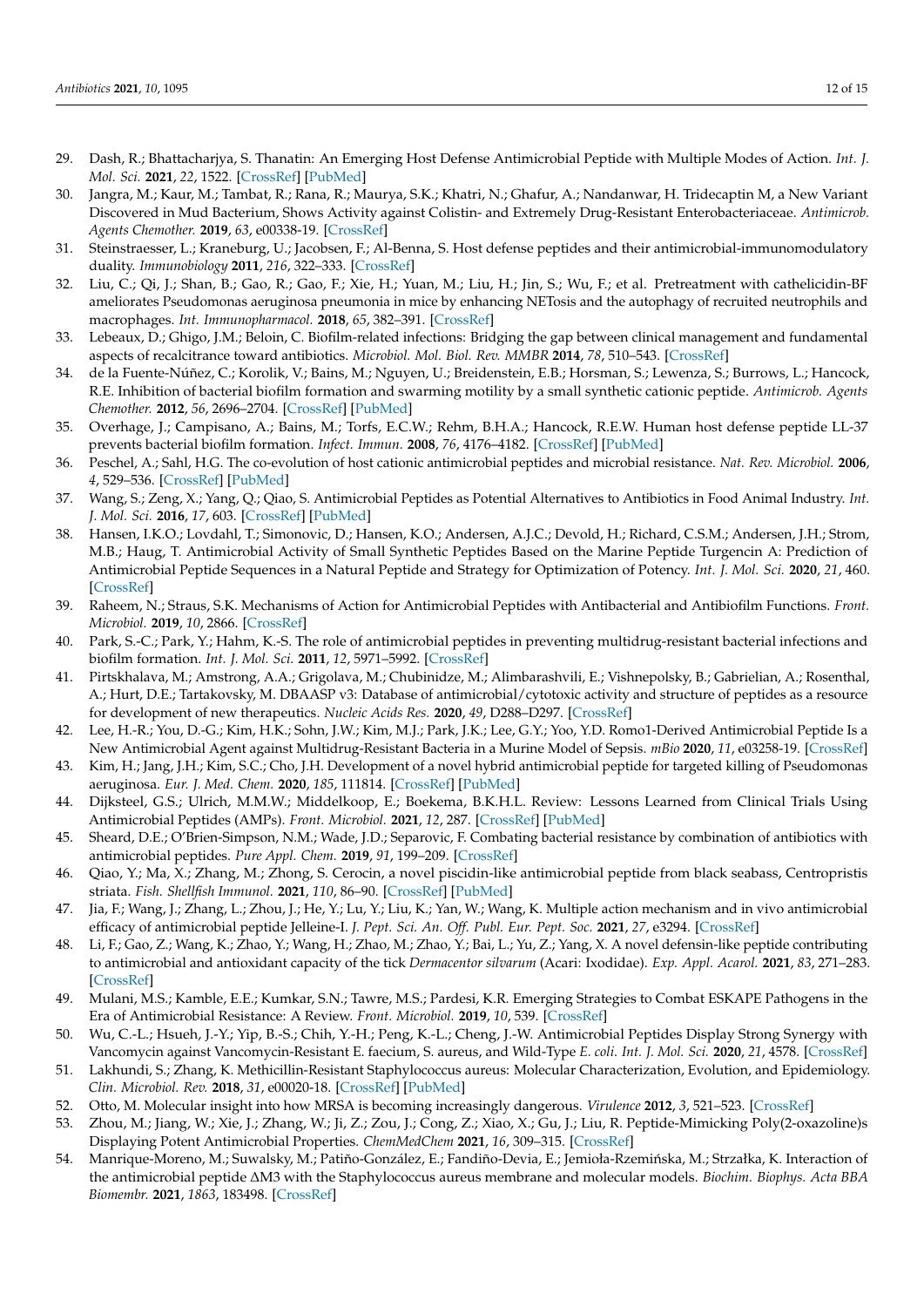- 55. De Breij, A.; Riool, M.; Cordfunke, R.A.; Malanovic, N.; de Boer, L.; Koning, R.I.; Ravensbergen, E.; Franken, M.; van der Heijde, T.; Boekema, B.K.; et al. The antimicrobial peptide SAAP-148 combats drug-resistant bacteria and biofilms. *Sci. Transl. Med.* **2018**, *10*, 423. [\[CrossRef\]](http://doi.org/10.1126/scitranslmed.aan4044)
- 56. Fleeman, R.M.; Macias, L.A.; Brodbelt, J.S.; Davies, B.W. Defining principles that influence antimicrobial peptide activity against capsulated Klebsiella pneumoniae. *Proc. Natl. Acad. Sci. USA* **2020**, *117*, 27620–27626. [\[CrossRef\]](http://doi.org/10.1073/pnas.2007036117)
- 57. Van der Weide, H.; Vermeulen-de Jongh, D.M.C.; van der Meijden, A.; Boers, S.A.; Kreft, D.; Ten Kate, M.T.; Falciani, C.; Pini, A.; Strandh, M.; Bakker-Woudenberg, I.; et al. Antimicrobial activity of two novel antimicrobial peptides AA139 and SET-M33 against clinically and genotypically diverse Klebsiella pneumoniae isolates with differing antibiotic resistance profiles. *Int. J. Antimicrob. Agents* **2019**, *54*, 159–166. [\[CrossRef\]](http://doi.org/10.1016/j.ijantimicag.2019.05.019)
- 58. Ja´skiewicz, M.; Neubauer, D.; Kazor, K.; Bartoszewska, S.; Kamysz, W. Antimicrobial Activity of Selected Antimicrobial Peptides Against Planktonic Culture and Biofilm of Acinetobacter baumannii. *Probiotics Antimicrob. Proteins* **2019**, *11*, 317–324. [\[CrossRef\]](http://doi.org/10.1007/s12602-018-9444-5)
- 59. Liu, W.; Wu, Z.; Mao, C.; Guo, G.; Zeng, Z.; Fei, Y.; Wan, S.; Peng, J.; Wu, J. Antimicrobial Peptide Cec4 Eradicates the Bacteria of Clinical Carbapenem-Resistant Acinetobacter baumannii Biofilm. *Front. Microbiol.* **2020**, *11*, 1532. [\[CrossRef\]](http://doi.org/10.3389/fmicb.2020.01532)
- 60. Neshani, A.; Sedighian, H.; Mirhosseini, S.A.; Ghazvini, K.; Zare, H.; Jahangiri, A. Antimicrobial peptides as a promising treatment option against Acinetobacter baumannii infections. *Microb. Pathog.* **2020**, *146*, 104238. [\[CrossRef\]](http://doi.org/10.1016/j.micpath.2020.104238) [\[PubMed\]](http://www.ncbi.nlm.nih.gov/pubmed/32387392)
- 61. Jung, C.-J.; Liao, Y.-D.; Hsu, C.-C.; Huang, T.-Y.; Chuang, Y.-C.; Chen, J.-W.; Kuo, Y.-M.; Chia, J.-S. Identification of potential therapeutic antimicrobial peptides against Acinetobacter baumannii in a mouse model of pneumonia. *Sci. Rep.* **2021**, *11*, 7318. [\[CrossRef\]](http://doi.org/10.1038/s41598-021-86844-5) [\[PubMed\]](http://www.ncbi.nlm.nih.gov/pubmed/33795739)
- 62. Mwangi, J.; Yin, Y.; Wang, G.; Yang, M.; Li, Y.; Zhang, Z.; Lai, R. The antimicrobial peptide ZY4 combats multidrug-resistant Pseudomonas aeruginosa and Acinetobacter baumannii infection. *Proc. Natl. Acad. Sci. USA* **2019**, *116*, 26516–26522. [\[CrossRef\]](http://doi.org/10.1073/pnas.1909585117) [\[PubMed\]](http://www.ncbi.nlm.nih.gov/pubmed/31843919)
- 63. Gorr, S.-U.; Brigman, H.; Anderson, J.; Hirsch, E. The antimicrobial peptide DGL13K is active against resistant gram-negative bacteria and subinhibitory concentrations stimulate bacterial growth without causing resistance. *bioRxiv* **2020**. [\[CrossRef\]](http://doi.org/10.1101/2020.05.08.085282)
- 64. Hirt, H.; Gorr, S.-U. Antimicrobial peptide GL13K is effective in reducing biofilms of Pseudomonas aeruginosa. *Antimicrob. Agents Chemother.* **2013**, *57*, 4903–4910. [\[CrossRef\]](http://doi.org/10.1128/AAC.00311-13)
- 65. Ghosh, C.; Harmouche, N.; Bechinger, B.; Haldar, J. Aryl-Alkyl-Lysines Interact with Anionic Lipid Components of Bacterial Cell Envelope Eliciting Anti-Inflammatory and Antibiofilm Properties. *ACS Omega* **2018**, *3*, 9182–9190. [\[CrossRef\]](http://doi.org/10.1021/acsomega.8b01052) [\[PubMed\]](http://www.ncbi.nlm.nih.gov/pubmed/31459052)
- 66. Santajit, S.; Indrawattana, N. Mechanisms of Antimicrobial Resistance in ESKAPE Pathogens. *BioMed Res. Int.* **2016**, *2016*, 2475067. [\[CrossRef\]](http://doi.org/10.1155/2016/2475067)
- 67. Bechinger, B.; Juhl, D.W.; Glattard, E.; Aisenbrey, C. Revealing the Mechanisms of Synergistic Action of Two Magainin Antimicrobial Peptides. *Front. Med Technol.* **2020**, *2*, hal-03108924f. [\[CrossRef\]](http://doi.org/10.3389/fmedt.2020.615494)
- 68. Desbois, A.P.; Gemmell, C.G.; Coote, P.J. In vivo efficacy of the antimicrobial peptide ranalexin in combination with the endopeptidase lysostaphin against wound and systemic meticillin-resistant Staphylococcus aureus (MRSA) infections. *Int. J. Antimicrob. Agents* **2010**, *35*, 559–565. [\[CrossRef\]](http://doi.org/10.1016/j.ijantimicag.2010.01.016)
- 69. Jangra, M.; Raka, V.; Nandanwar, H. In Vitro Evaluation of Antimicrobial Peptide Tridecaptin M in Combination with Other Antibiotics against Multidrug Resistant Acinetobacter baumannii. *Molecules* **2020**, *25*, 3255. [\[CrossRef\]](http://doi.org/10.3390/molecules25143255)
- 70. Vanhoye, D.; Bruston, F.; Nicolas, P.; Amiche, M. Antimicrobial peptides from hylid and ranin frogs originated from a 150-millionyear-old ancestral precursor with a conserved signal peptide but a hypermutable antimicrobial domain. *Eur. J. Biochem.* **2003**, *270*, 2068–2081. [\[CrossRef\]](http://doi.org/10.1046/j.1432-1033.2003.03584.x)
- 71. Zaïri, A.; Ferrières, L.; Latour-Lambert, P.; Beloin, C.; Tangy, F.; Ghigo, J.M.; Hani, K. In vitro activities of dermaseptins K4S4 and K4K20S4 against *Escherichia coli*, *Staphylococcus aureus*, and *Pseudomonas aeruginosa* planktonic growth and biofilm formation. *Antimicrob. Agents Chemother.* **2014**, *58*, 2221–2228. [\[CrossRef\]](http://doi.org/10.1128/AAC.02142-13)
- 72. Yin, X.; Heeney, D.; Srisengfa, Y.; Golomb, B.; Griffey, S.; Marco, M. Bacteriocin biosynthesis contributes to the anti-inflammatory capacities of probiotic Lactobacillus plantarum. *Benef. Microbes* **2018**, *9*, 333–344. [\[CrossRef\]](http://doi.org/10.3920/BM2017.0096)
- 73. Wu, M.; Hancock, R.E. Interaction of the cyclic antimicrobial cationic peptide bactenecin with the outer and cytoplasmic membrane. *J. Biol. Chem.* **1999**, *274*, 29–35. [\[CrossRef\]](http://doi.org/10.1074/jbc.274.1.29) [\[PubMed\]](http://www.ncbi.nlm.nih.gov/pubmed/9867806)
- 74. Oo, T.Z.; Cole, N.; Garthwaite, L.; Willcox, M.D.; Zhu, H. Evaluation of synergistic activity of bovine lactoferricin with antibiotics in corneal infection. *J. Antimicrob. Chemother.* **2010**, *65*, 1243–1251. [\[CrossRef\]](http://doi.org/10.1093/jac/dkq106) [\[PubMed\]](http://www.ncbi.nlm.nih.gov/pubmed/20375033)
- 75. Field, D.; Seisling, N.; Cotter, P.D.; Ross, R.P.; Hill, C. Synergistic Nisin-Polymyxin Combinations for the Control of Pseudomonas Biofilm Formation. *Front. Microbiol.* **2016**, *7*, 1713. [\[CrossRef\]](http://doi.org/10.3389/fmicb.2016.01713) [\[PubMed\]](http://www.ncbi.nlm.nih.gov/pubmed/27833601)
- 76. Jahangiri, A.; Neshani, A.; Mirhosseini, S.A.; Ghazvini, K.; Zare, H.; Sedighian, H. Synergistic effect of two antimicrobial peptides, Nisin and P10 with conventional antibiotics against extensively drug-resistant Acinetobacter baumannii and colistin-resistant Pseudomonas aeruginosa isolates. *Microb. Pathog.* **2021**, *150*, 104700. [\[CrossRef\]](http://doi.org/10.1016/j.micpath.2020.104700) [\[PubMed\]](http://www.ncbi.nlm.nih.gov/pubmed/33346078)
- 77. Portelinha, J.; Angeles-Boza, A.M. The Antimicrobial Peptide Gad-1 Clears Pseudomonas aeruginosa Biofilms under Cystic Fibrosis Conditions. *Chembiochem Eur. J. Chem. Biol.* **2021**, *22*, 1646–1655. [\[CrossRef\]](http://doi.org/10.1002/cbic.202000816) [\[PubMed\]](http://www.ncbi.nlm.nih.gov/pubmed/33428273)
- 78. Clarke, E.A. What is Preventive Medicine? *Can. Fam Physician* **1974**, *20*, 65–68. [\[PubMed\]](http://www.ncbi.nlm.nih.gov/pubmed/20469128)
- 79. Giacometti, A.; Cirioni, O.; Ghiselli, R.; Goffi, L.; Mocchegiani, F.; Riva, A.; Scalise, G.; Saba, V. Polycationic peptides as prophylactic agents against methicillin-susceptible or methicillin-resistant Staphylococcus epidermidis vascular graft infection. *Antimicrob. Agents Chemother.* **2000**, *44*, 3306–3309. [\[CrossRef\]](http://doi.org/10.1128/AAC.44.12.3306-3309.2000) [\[PubMed\]](http://www.ncbi.nlm.nih.gov/pubmed/11083632)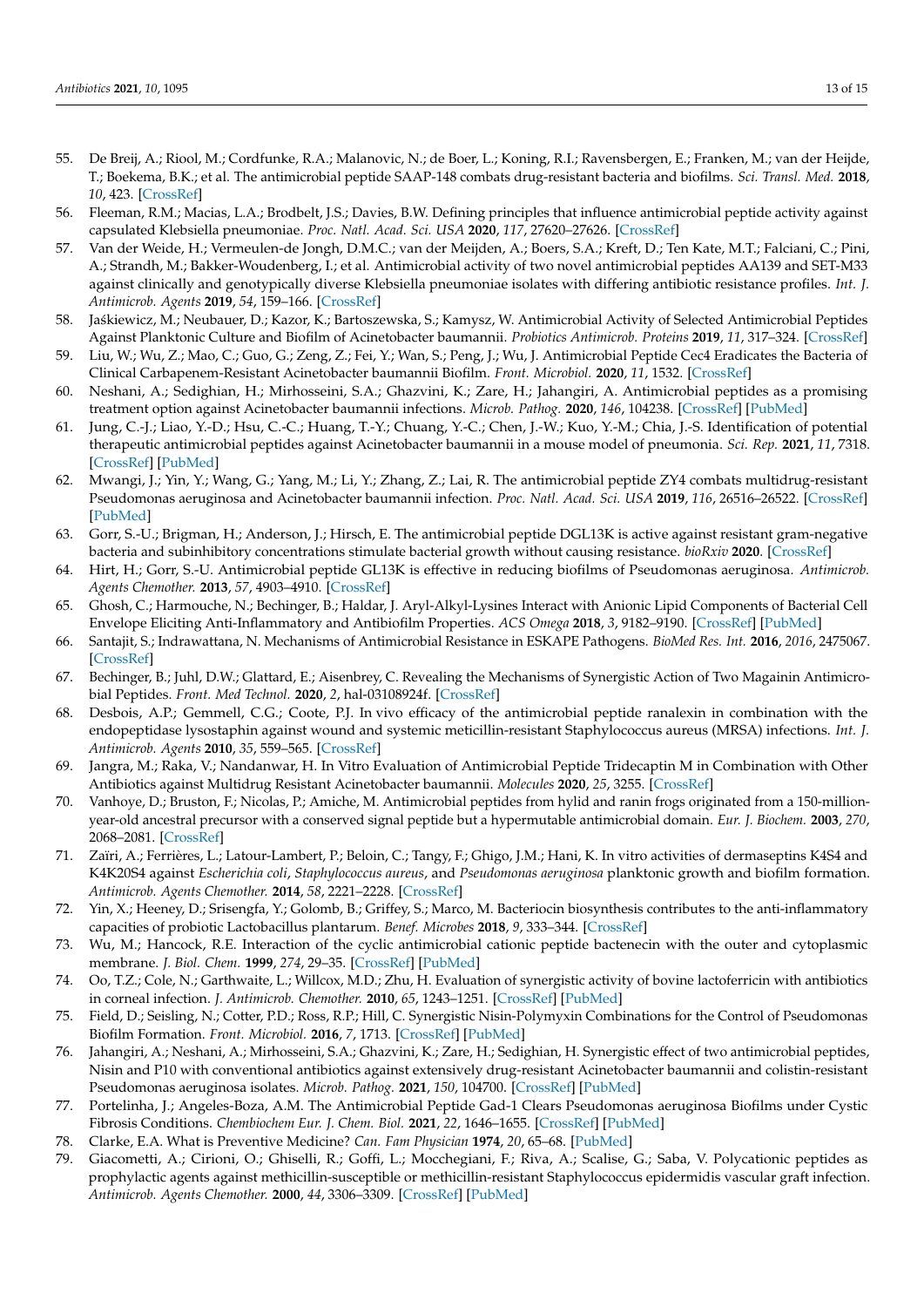- 80. Mateescu, M.; Baixe, S.; Garnier, T.; Jierry, L.; Ball, V.; Haikel, Y.; Metz-Boutigue, M.H.; Nardin, M.; Schaaf, P.; Etienne, O.; et al. Antibacterial Peptide-Based Gel for Prevention of Medical Implanted-Device Infection. *PLoS ONE* **2015**, *10*, e0145143. [\[CrossRef\]](http://doi.org/10.1371/journal.pone.0145143)
- 81. Monteiro, C.; Costa, F.; Pirttilä, A.M.; Tejesvi, M.V.; Martins, M.C.L. Prevention of urinary catheter-associated infections by coating antimicrobial peptides from crowberry endophytes. *Sci. Rep.* **2019**, *9*, 10753. [\[CrossRef\]](http://doi.org/10.1038/s41598-019-47108-5)
- 82. Niu, J.Y.; Yin, I.X.; Wu, W.K.K.; Li, Q.-L.; Mei, M.L.; Chu, C.H. Antimicrobial peptides for the prevention and treatment of dental caries: A concise review. *Arch. Oral Biol.* **2021**, *122*, 105022. [\[CrossRef\]](http://doi.org/10.1016/j.archoralbio.2020.105022)
- 83. Volejníková, A.; Melicherčík, P.; Nešuta, O.; Vaňková, E.; Bednárová, L.; Rybáček, J.; Čeřovský, V. Antimicrobial peptides prevent bacterial biofilm formation on the surface of polymethylmethacrylate bone cement. *J. Med. Microbiol.* **2019**, *68*, 961–972. [\[CrossRef\]](http://doi.org/10.1099/jmm.0.001000)
- 84. Vestby, L.K.; Grønseth, T.; Simm, R.; Nesse, L.L. Bacterial Biofilm and its Role in the Pathogenesis of Disease. *Antibiotics* **2020**, *9*, 59. [\[CrossRef\]](http://doi.org/10.3390/antibiotics9020059) [\[PubMed\]](http://www.ncbi.nlm.nih.gov/pubmed/32028684)
- 85. Donlan, R.M. Biofilms: Microbial life on surfaces. *Emerg. Infect. Dis.* **2002**, *8*, 881–890. [\[CrossRef\]](http://doi.org/10.3201/eid0809.020063)
- 86. Muhammad, M.H.; Idris, A.L.; Fan, X.; Guo, Y.; Yu, Y.; Jin, X.; Qiu, J.; Guan, X.; Huang, T. Beyond Risk: Bacterial Biofilms and Their Regulating Approaches. *Front. Microbiol.* **2020**, *11*, 928. [\[CrossRef\]](http://doi.org/10.3389/fmicb.2020.00928) [\[PubMed\]](http://www.ncbi.nlm.nih.gov/pubmed/32508772)
- 87. Rabin, N.; Zheng, Y.; Opoku-Temeng, C.; Du, Y.; Bonsu, E.; Sintim, H.O. Biofilm formation mechanisms and targets for developing antibiofilm agents. *Future Med. Chem.* **2015**, *7*, 493–512. [\[CrossRef\]](http://doi.org/10.4155/fmc.15.6) [\[PubMed\]](http://www.ncbi.nlm.nih.gov/pubmed/25875875)
- 88. Bogino, P.C.; Oliva, M.d.l.M.; Sorroche, F.G.; Giordano, W. The role of bacterial biofilms and surface components in plant-bacterial associations. *Int. J. Mol. Sci.* **2013**, *14*, 15838–15859. [\[CrossRef\]](http://doi.org/10.3390/ijms140815838) [\[PubMed\]](http://www.ncbi.nlm.nih.gov/pubmed/23903045)
- 89. Galdiero, E.; Lombardi, L.; Falanga, A.; Libralato, G.; Guida, M.; Carotenuto, R. Biofilms: Novel Strategies Based on Antimicrobial Peptides. *Pharmaceutics* **2019**, *11*, 322. [\[CrossRef\]](http://doi.org/10.3390/pharmaceutics11070322) [\[PubMed\]](http://www.ncbi.nlm.nih.gov/pubmed/31295834)
- 90. Percival, S.L.; Suleman, L.; Vuotto, C.; Donelli, G. Healthcare-associated infections, medical devices and biofilms: Risk, tolerance and control. *J. Med. Microbiol.* **2015**, *64*, 323–334. [\[CrossRef\]](http://doi.org/10.1099/jmm.0.000032) [\[PubMed\]](http://www.ncbi.nlm.nih.gov/pubmed/25670813)
- 91. Jang, C.H.; Park, H.; Cho, Y.B.; Choi, C.H. Effect of vancomycin-coated tympanostomy tubes on methicillin-resistant Staphylococcus aureus biofilm formation: In vitro study. *J. Laryngol. Otol.* **2010**, *124*, 594–598. [\[CrossRef\]](http://doi.org/10.1017/S0022215109992672)
- 92. Wongkaewkhiaw, S.; Taweechaisupapong, S.; Thanaviratananich, S.; Bolscher, J.G.M.; Nazmi, K.; Anutrakunchai, C.; Chareonsudjai, S.; Kanthawong, S. D-LL-31 enhances biofilm-eradicating effect of currently used antibiotics for chronic rhinosinusitis and its immunomodulatory activity on human lung epithelial cells. *PLoS ONE* **2020**, *15*, e0243315. [\[CrossRef\]](http://doi.org/10.1371/journal.pone.0243315)
- 93. Wongkaewkhiaw, S.; Taweechaisupapong, S.; Anutrakunchai, C.; Nazmi, K.; Bolscher, J.G.M.; Wongratanacheewin, S.; Kanthawong, S. D-LL-31 in combination with ceftazidime synergistically enhances bactericidal activity and biofilm destruction in Burkholderia pseudomallei. *Biofouling* **2019**, *35*, 573–584. [\[CrossRef\]](http://doi.org/10.1080/08927014.2019.1632835)
- 94. Guo, Z.; Wang, Y.; Tan, T.; Ji, Y.; Hu, J.; Zhang, Y. Antimicrobial d-Peptide Hydrogels. *ACS Biomater. Sci. Eng.* **2021**, *7*, 1703–1712. [\[CrossRef\]](http://doi.org/10.1021/acsbiomaterials.1c00187)
- 95. Li, M.; Yu, D.H.; Cai, H. The synthetic antimicrobial peptide KLKL5KLK enhances the protection and efficacy of the combined DNA vaccine against Mycobacterium tuberculosis. *DNA Cell Biol.* **2008**, *27*, 405–413. [\[CrossRef\]](http://doi.org/10.1089/dna.2007.0693) [\[PubMed\]](http://www.ncbi.nlm.nih.gov/pubmed/18694298)
- 96. Olafsdottir, T.A.; Lingnau, K.; Nagy, E.; Jonsdottir, I. IC31, a two-component novel adjuvant mixed with a conjugate vaccine enhances protective immunity against pneumococcal disease in neonatal mice. *Scand. J. Immunol.* **2009**, *69*, 194–202. [\[CrossRef\]](http://doi.org/10.1111/j.1365-3083.2008.02225.x) [\[PubMed\]](http://www.ncbi.nlm.nih.gov/pubmed/19281531)
- 97. Micoli, F.; Bagnoli, F.; Rappuoli, R.; Serruto, D. The role of vaccines in combatting antimicrobial resistance. *Nat. Rev. Microbiol.* **2021**, *19*, 287–302. [\[CrossRef\]](http://doi.org/10.1038/s41579-020-00506-3)
- 98. Baindara, P.; Mandal, S.M. Antimicrobial Peptides and Vaccine Development to Control Multi-drug Resistant Bacteria. *Protein Pept. Lett.* **2019**, *26*, 324–331. [\[CrossRef\]](http://doi.org/10.2174/0929866526666190228162751) [\[PubMed\]](http://www.ncbi.nlm.nih.gov/pubmed/31237198)
- 99. Pardoux, É.; Boturyn, D. Antimicrobial Peptides as Probes in Biosensors Detecting Whole Bacteria: A Review. *Molecules* **2020**, *25*, 1998. [\[CrossRef\]](http://doi.org/10.3390/molecules25081998)
- 100. Akhtar, M.S.; Imran, M.B.; Nadeem, M.A.; Shahid, A. Antimicrobial peptides as infection imaging agents: Better than radiolabeled antibiotics. *Int. J. Pept.* **2012**, *2012*, 965238. [\[CrossRef\]](http://doi.org/10.1155/2012/965238)
- 101. Mazaheri Tehrani, M.; Erfani, M.; Amirmozafari, N. [(99m) Tc-HYNIC/EDDA]-MccJ25 antimicrobial peptide analog as a potential radiotracer for detection of infection. *Chem. Biol. Drug Des.* **2021**, *97*, 904–913. [\[CrossRef\]](http://doi.org/10.1111/cbdd.13817)
- 102. Database of Antimicrobial Activity and Structure of Peptides. Available online: <https://dbaasp.org/> (accessed on 21 June 2021).
- 103. Balmeh, N.; Mahmoudi, S.; Fard, N.A. Manipulated bio antimicrobial peptides from probiotic bacteria as proposed drugs for COVID-19 disease. *Inform. Med. Unlocked* **2021**, *23*, 100515. [\[CrossRef\]](http://doi.org/10.1016/j.imu.2021.100515)
- 104. Mahendran, A.S.K.; Lim, Y.S.; Fang, C.-M.; Loh, H.-S.; Le, C.F. The Potential of Antiviral Peptides as COVID-19 Therapeutics. *Front. Pharmacol.* **2020**, *11*, 1475. [\[CrossRef\]](http://doi.org/10.3389/fphar.2020.575444)
- 105. Bakovic, A.; Risner, K.; Bhalla, N.; Alem, F.; Chang, T.L.; Weston, W.; Harness, J.A.; Narayanan, A. Brilacidin, a COVID-19 Drug Candidate, Exhibits Potent In Vitro Antiviral Activity Against SARS-CoV-2. *bioRxiv* **2020**. [\[CrossRef\]](http://doi.org/10.1101/2020.10.29.352450)
- 106. Elnagdy, S.; AlKhazindar, M. The Potential of Antimicrobial Peptides as an Antiviral Therapy against COVID-19. *ACS Pharmacol. Transl. Sci.* **2020**, *3*, 780–782. [\[CrossRef\]](http://doi.org/10.1021/acsptsci.0c00059) [\[PubMed\]](http://www.ncbi.nlm.nih.gov/pubmed/32821884)
- 107. Liscano, Y.; Oñate-Garzón, J.; Ocampo-Ibáñez, I.D. In Silico Discovery of Antimicrobial Peptides as an Alternative to Control SARS-CoV-2. *Molecules* **2020**, *25*, 5535. [\[CrossRef\]](http://doi.org/10.3390/molecules25235535)
- 108. Svendsen, J.S.M.; Grant, T.M.; Rennison, D.; Brimble, M.A. Very Short and Stable Lactoferricin-Derived Antimicrobial Peptides: Design Principles and Potential Uses. *Acc. Chem. Res.* **2019**, *52*, 749–759. [\[CrossRef\]](http://doi.org/10.1021/acs.accounts.8b00624) [\[PubMed\]](http://www.ncbi.nlm.nih.gov/pubmed/30829472)